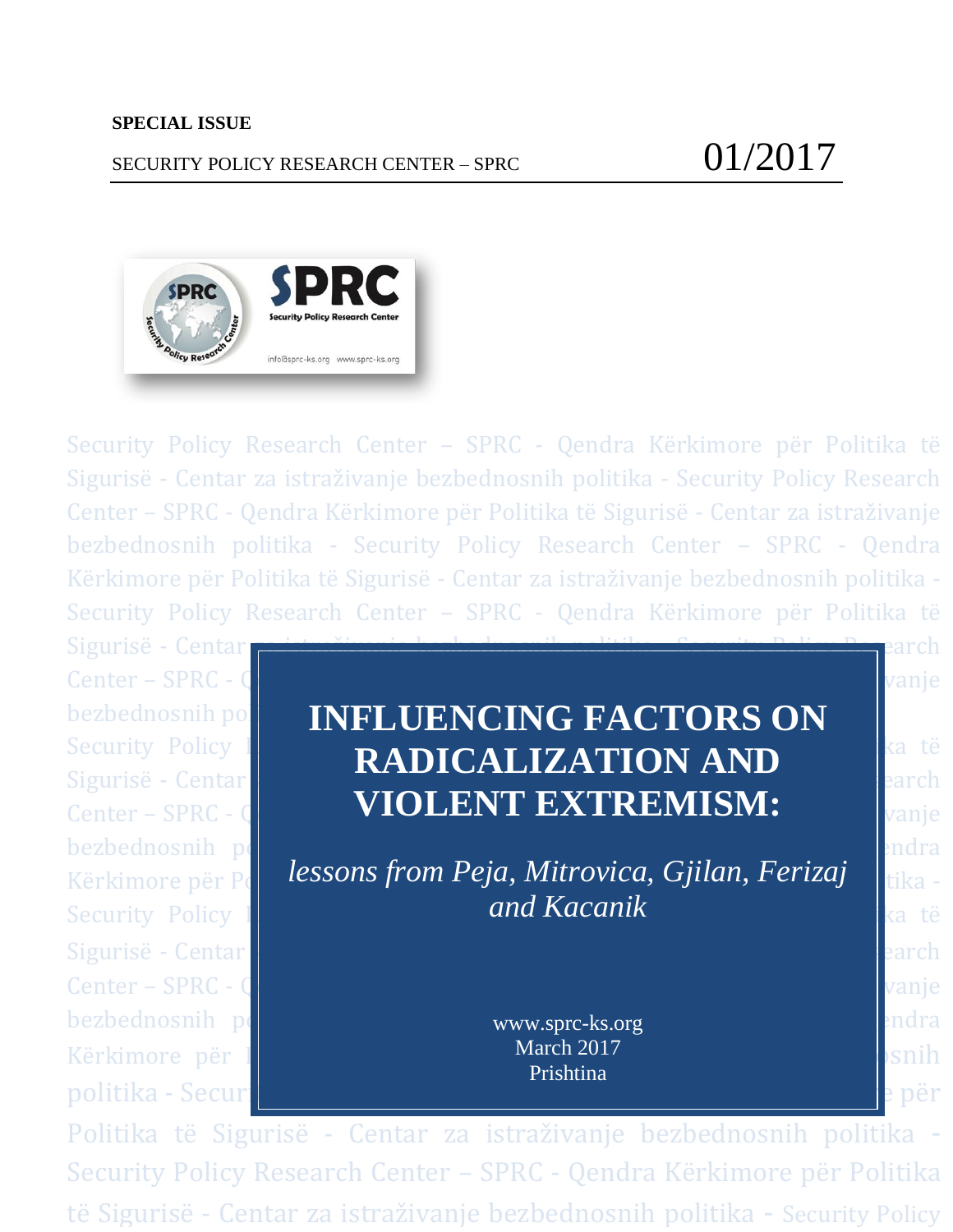**Publisher:** Security Policy Research Center – SPRC

**Authors:** Burim Ramadani Rifat Marmullaku

#### **Assistant/Researcher:** Tahir Ahmeti

**External Editor:** Xhabir Hamiti

March 2017, Prishtina

The original report is written in Albanian

© All rights reserved by the Security Policy Research Center. Intellectual property rights are protected by Law no. 04.L-065 on Copyright and Related Rights and Law no. 05/L-047 on amending and supplementing the Law no. 04.L-065 on Copyright and Related Rights.

No part of this publication may be reproduced or transmitted in any form or by any means, electronic, mechanical or otherwise, without the prior permission of the publisher.

 $\vert 2 \vert$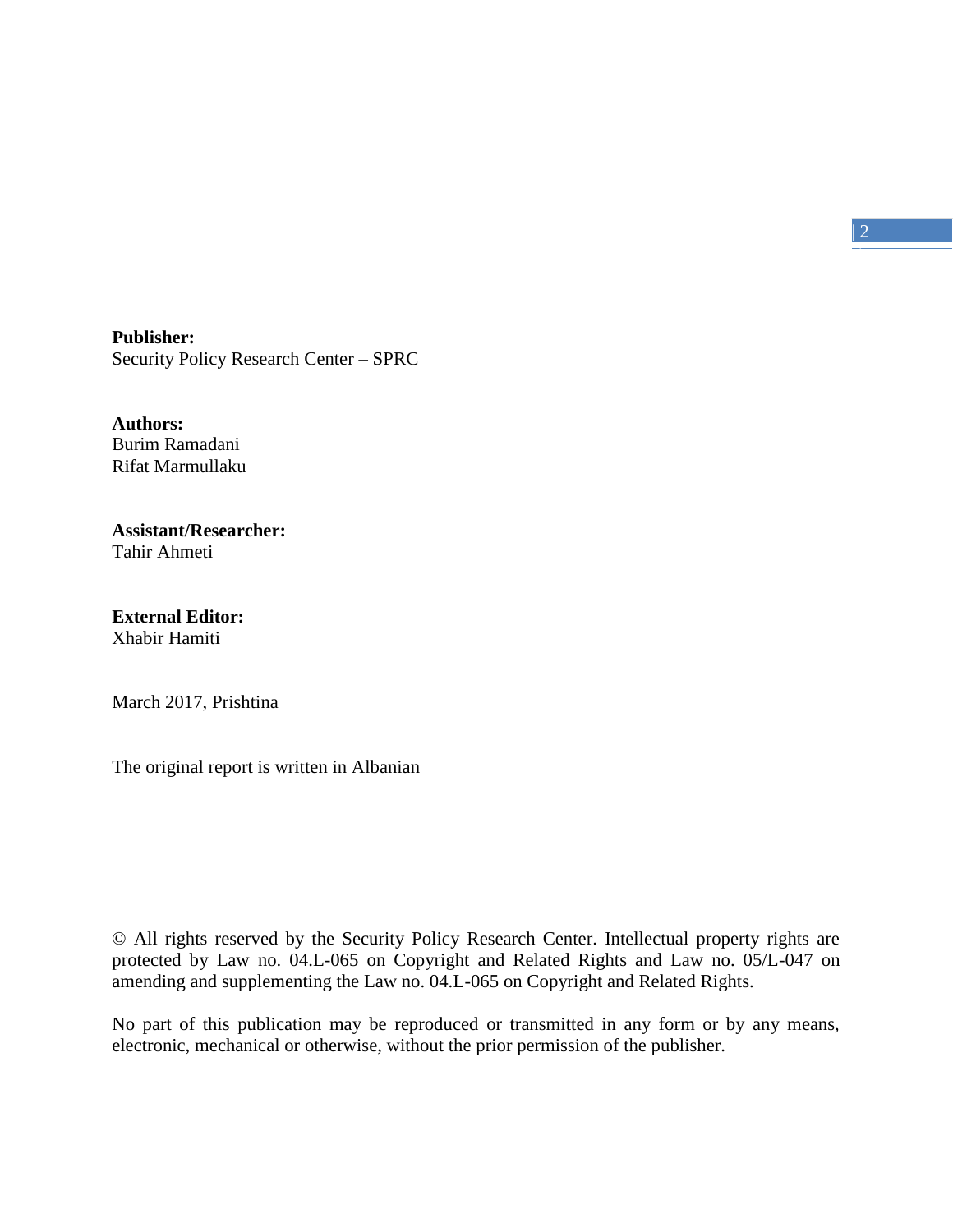

Security Policy Research Center Qendra Kërkimore për Politika të Sigurisë Centar za istraživanje bezbednosnih politika www.sprc-ks.org, info@sprc-ks.org, Ulpiana, D9, H-6, No:6, 10000 Prishtina

# INFLUENCING FACTORS ON RADICALIZATION AND VIOLENT EXTREMISM:

*lessons from Peja, Mitrovica, Gjilan, Ferizaj and Kacanik*

**SPECIAL ISSUE**

Authors: Burim Ramadani *and* Rifat Marmullaku

Prishtina March 2017  $| 3 \rangle$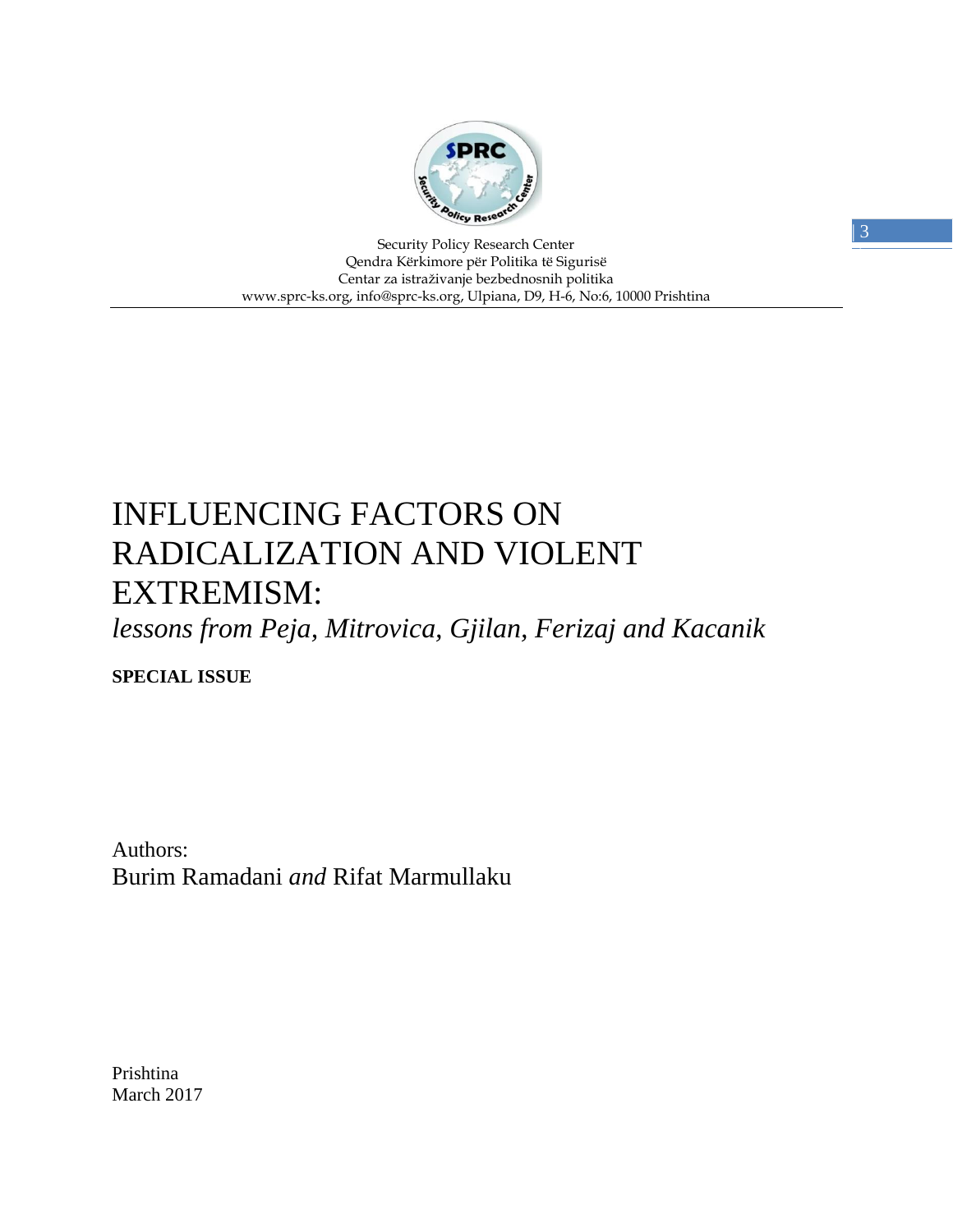$\vert 4 \vert$ 





This publication was made possible by the Engagement to Equity Program - E4E, funded by the United States Agency for International Development - USAID, and supported by the Advocacy Training and Resource Center - ATRC. The contents of this publication are the sole responsibility of the SPRC and do not reflect the views or opinions of the United States Government or USAID.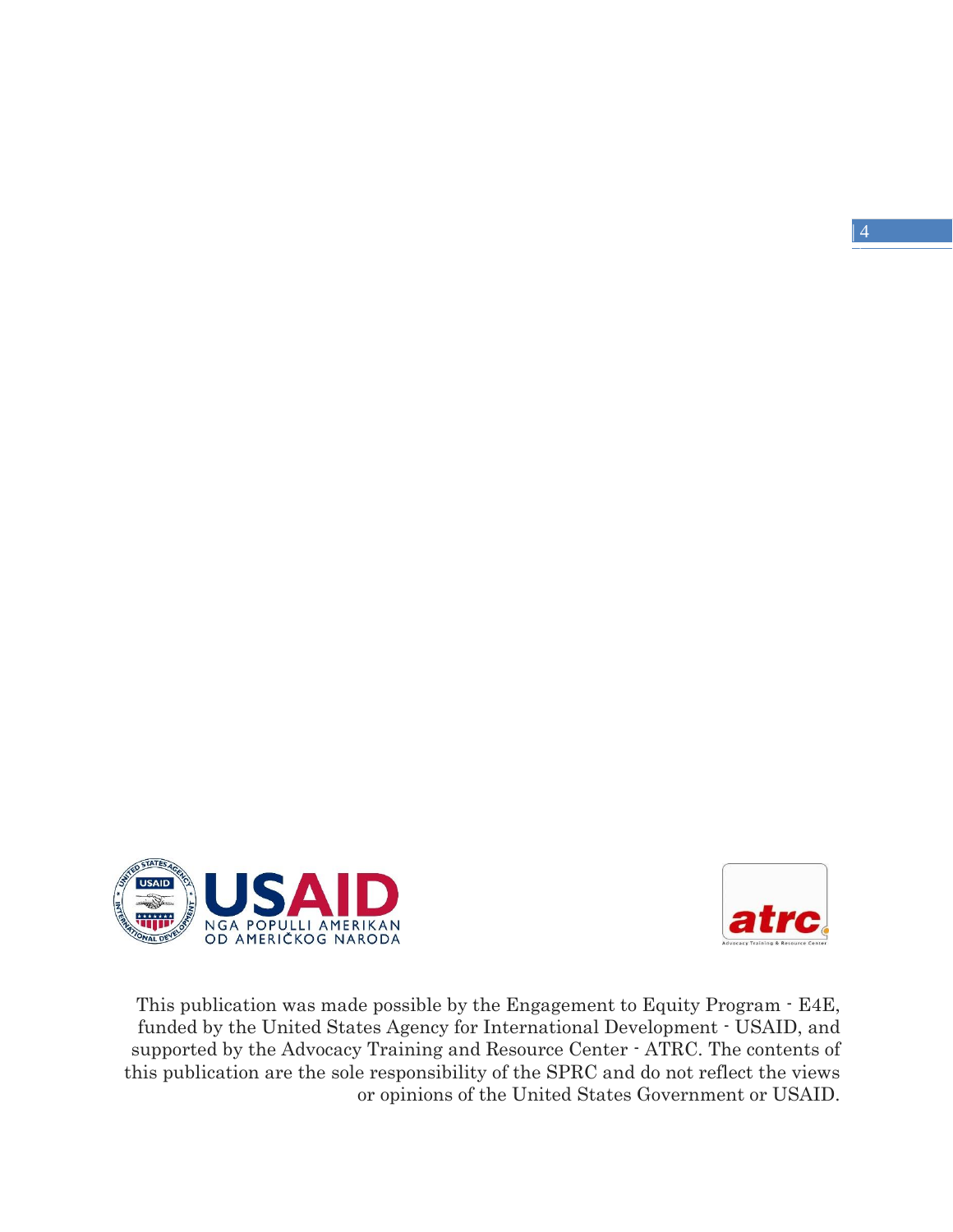# **Content**

| 1.                                                                                                                                                                  |  |
|---------------------------------------------------------------------------------------------------------------------------------------------------------------------|--|
| CONTEXT OF THE RADICALIZATION PROCESS AND SPREADING OF<br>$\overline{2}$ .                                                                                          |  |
|                                                                                                                                                                     |  |
| 2.1 Radicalization - indispensability of increased awareness and education12<br>2.3                                                                                 |  |
| <b>CLUSTERING</b><br>OF FACTORS INFLUENCING RADICALIZATION AND<br>3.                                                                                                |  |
| DISSEMINATION OF THE IDEOLOGY OF VIOLENT EXTREMISM 19                                                                                                               |  |
| 3.3 Cluster 3: Socio-Economic Aspects and the Operation of Various Organizations21<br>3.4 Cluster 4: Difficulties in the Overall Understanding of the Phenomenon 21 |  |
| 4.                                                                                                                                                                  |  |
| 4.1<br>4.2                                                                                                                                                          |  |
| ROLE OF MUNICIPALITIES: COMMUNITY SECURITY FORUMS 24<br>5 <sub>1</sub>                                                                                              |  |
| 5.1                                                                                                                                                                 |  |
| 5.2                                                                                                                                                                 |  |
| 5.3                                                                                                                                                                 |  |
| 5.4                                                                                                                                                                 |  |
| 5.5                                                                                                                                                                 |  |
| 6.                                                                                                                                                                  |  |
|                                                                                                                                                                     |  |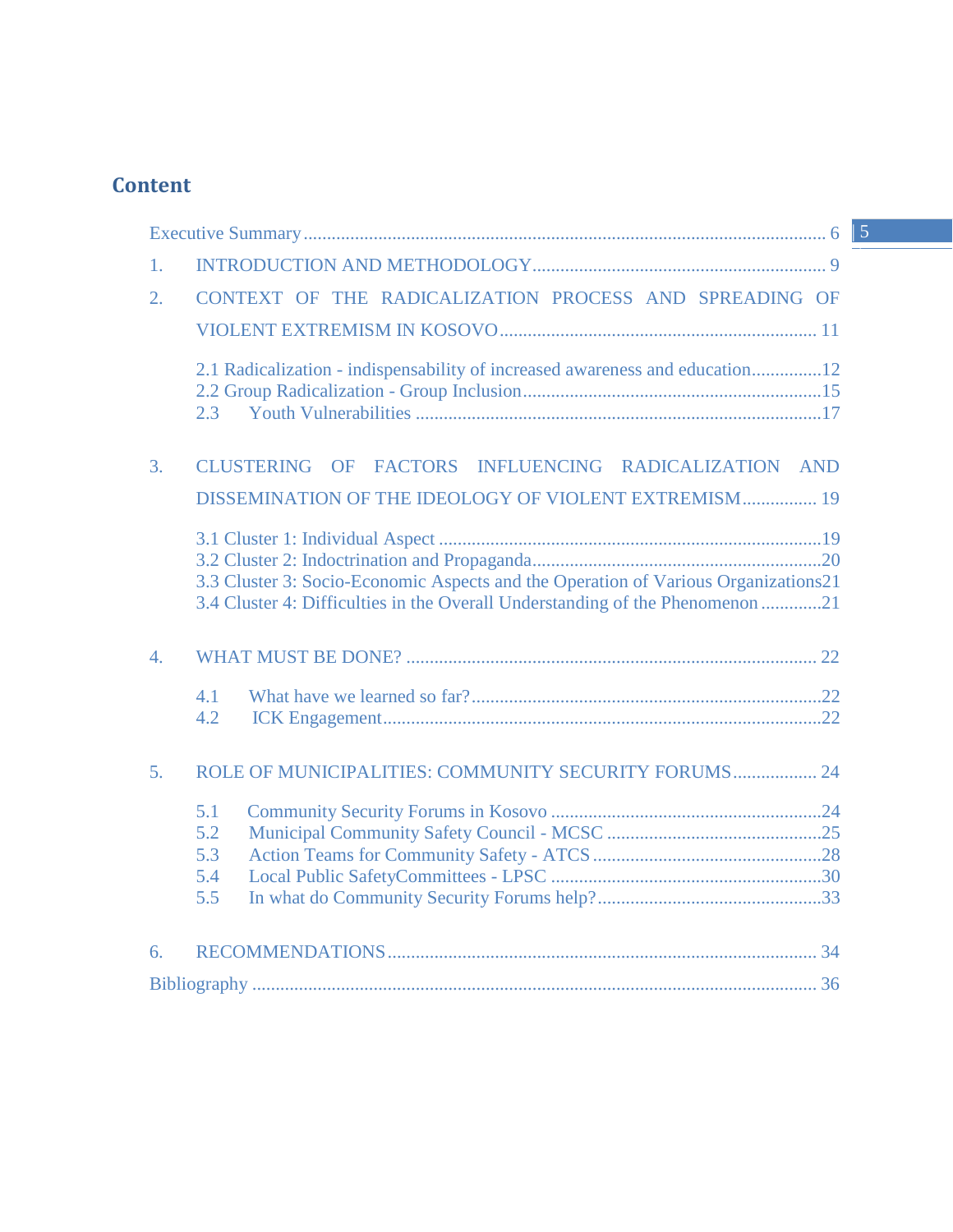#### $| 6$

<span id="page-5-0"></span>The elucidation of the influencing factors on the radicalization process of Kosovo youth and the spreading of the ideology of violent extremism in Kosovo, is an ongoing necessity. Such factors are quite different, but they all share singular capacities to affect vulnerable individuals.

The views of civil society activists in the five municipalities covered by the implementation of the project, those of public officials, security providers, theologians and experts in the field of violent extremism, help clarify the general knowledge required to guide institutional and civil society efforts in confronting this phenomenon.

Although the issue of radicalization and violent extremism has for years now been under the scrutiny of public opinion in Kosovo, it is difficult to detail the specific causes that facilitate the spreading of this ideology in Kosovo. Further engagement of institutions, partner countries, international and regional organizations and civil society in Kosovo, must hinge on direct communication with public activists, especially at the local level in Kosovo.

The research report "Influencing Factors on Radicalization and Violent Extremism: *lessons from Peja, Mitrovica, Gjilan, Ferizaj and Kacanik*" reveals the indispensability of communication and coordination with local level activists, in order to extend the activities directly to communities and citizens. Obviously, this can be seen as the right way of raising awareness on the prevention of violent extremism and radicalization that lead to terrorism, giving special priority and focus to joint work with the community.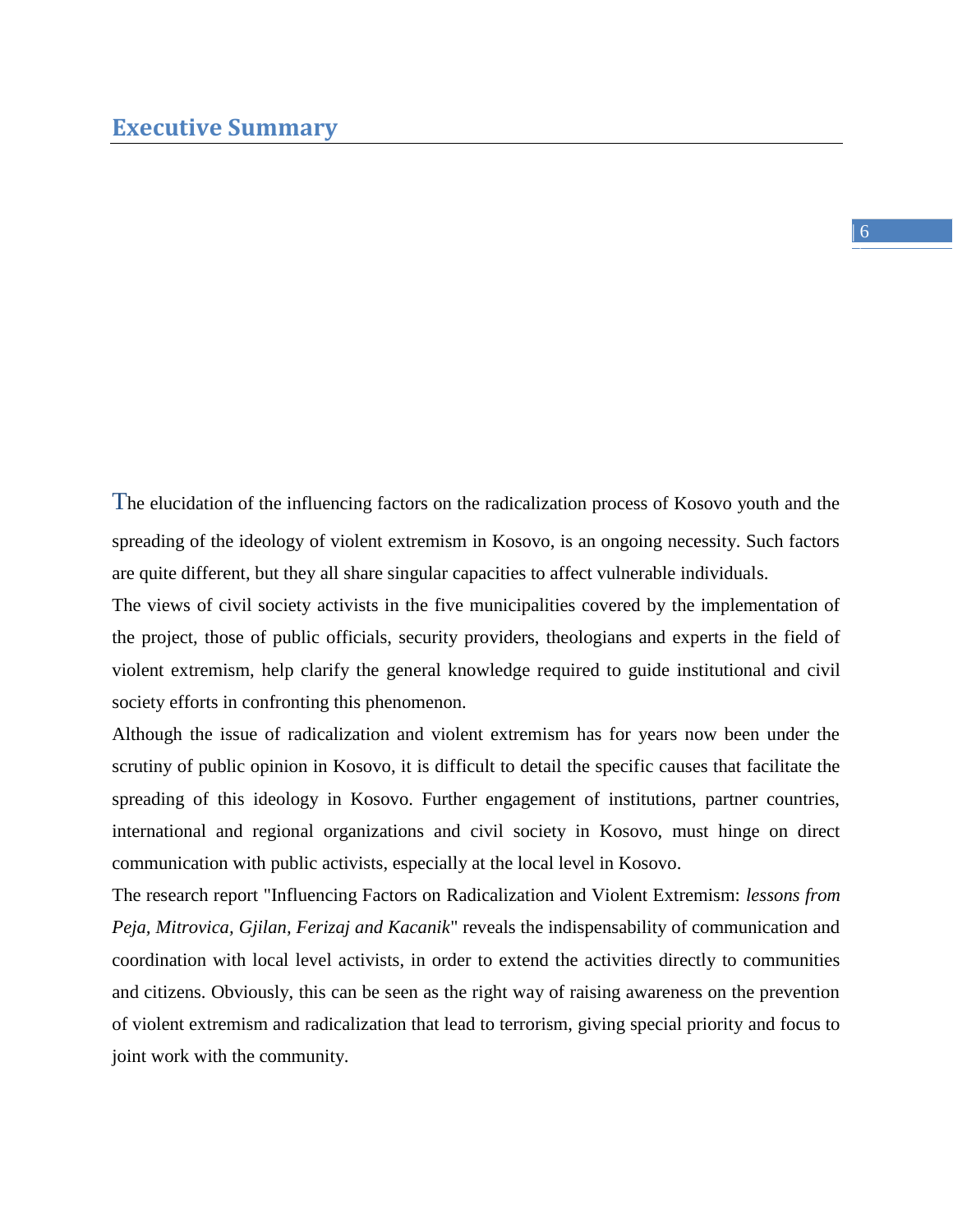The **key findings** on the lessons learned from the activities/dialog in the community, focused on civil society activists, representatives of the Islamic community, local government institutions and security providers, can be summarized as follows:

- The spreading of the ideology of violent extremism and radicalization that lead to terrorism is mainly achieved through the manipulation of the religious sentiment between youth in these municipalities;
- In addition to religious sentiment, radicalized individuals, including the vast majority of those who have joined terrorist organizations in the wars in Syria and Iraq, have shown a great lack of basic knowledge about Islam;
- Civil society activists and municipal governance mechanisms are unclear on the precise and appropriate means of general and specific commitments to effectively restrict the influence of extremist ideologies;
- Aiming at enhancing cooperation between citizens, communities, public institutions, security providers, religious and civil society communities, civil society activists consider that investing in promoting national values, traditional and religious coexistence values, is one of the best ways to prevent violent extremism;
- The lack of direct activities in communities and with individuals, seems to have left a bad taste in the opinions of active citizens in these municipalities. When it comes to their municipalities, activities are only seen in the media, leading public activists in these municipalities to a feeling of neglect of their communities;
- The establishment of thematic capacities for public activists and active citizens is considered indispensable, based on the need to increase the general awareness about violent extremism, in particular on the Kosovo Strategy for the Prevention of Violent Extremism and Radicalization that Lead to Terrorism 2015-2020;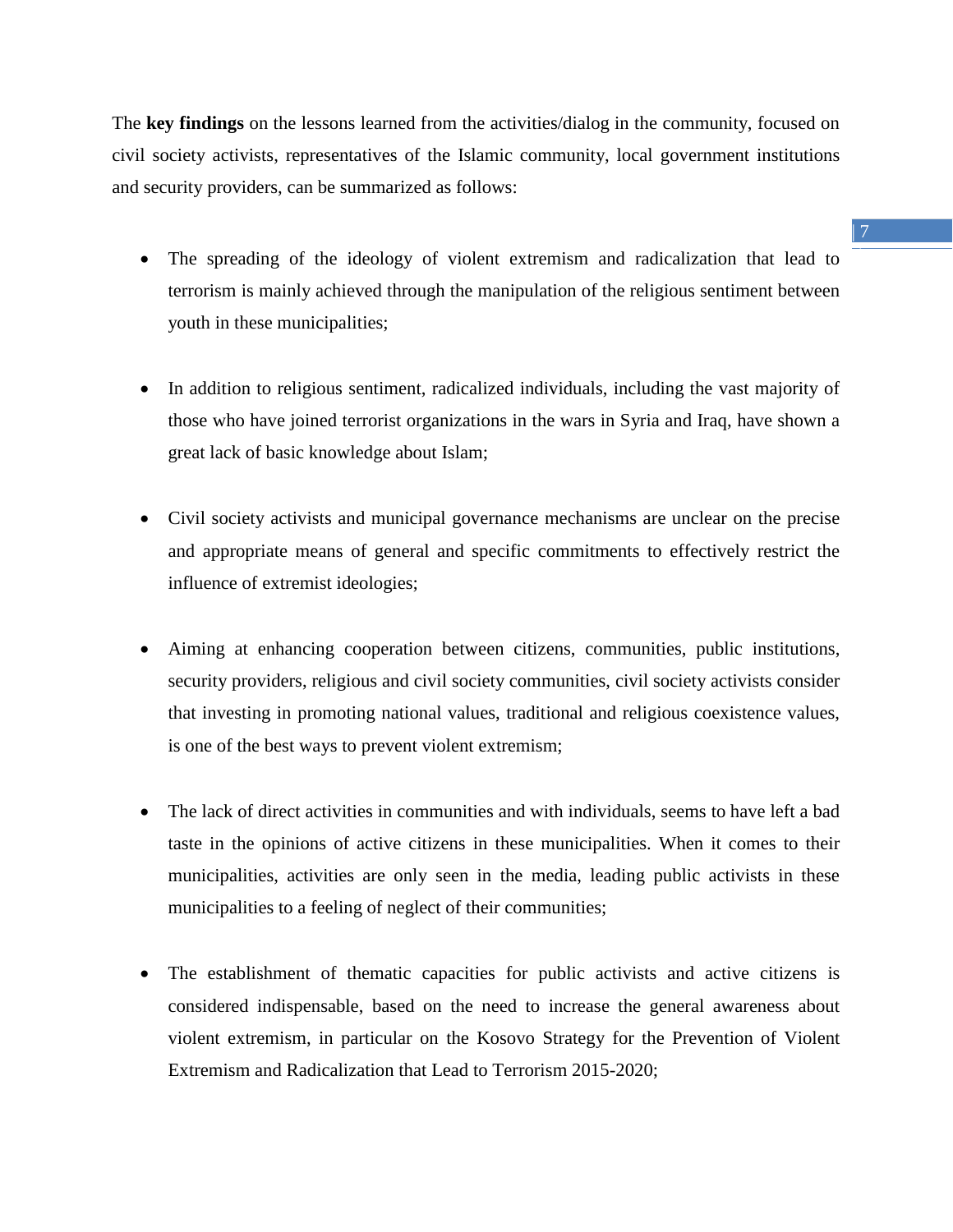- It is extremely important to build a professional and well-coordinated approach with all relevant factors, in order to contain and minimize propaganda that manipulates the religious sentiments of youth;
- The production of cultural, recreational, sports and extra-curricular activities with youth and especially pupils and students, is a prerequisite that demands long term focus and planing from central and local institutions, not only an emergency measure;
- Continued growth of supervision and control by the institutional mechanisms of various foreign organizations operating in Kosovo, allegedly for humanitarian or other activities, under indoctrination agendas;
- Complete and detailed engagement of the Islamic Community of Kosovo (ICK), in all its levels, by providing full coordination through a comprehensive platform;
- Community Security Forums at the municipal level are an extremely useful mechanism, but to be effective citizens must be made aware and informed about them. The strengthening of these forums and their comprehensive communications with citizens, can have a very positive effect on the raising of awareness in general, and on violent extremism in particular.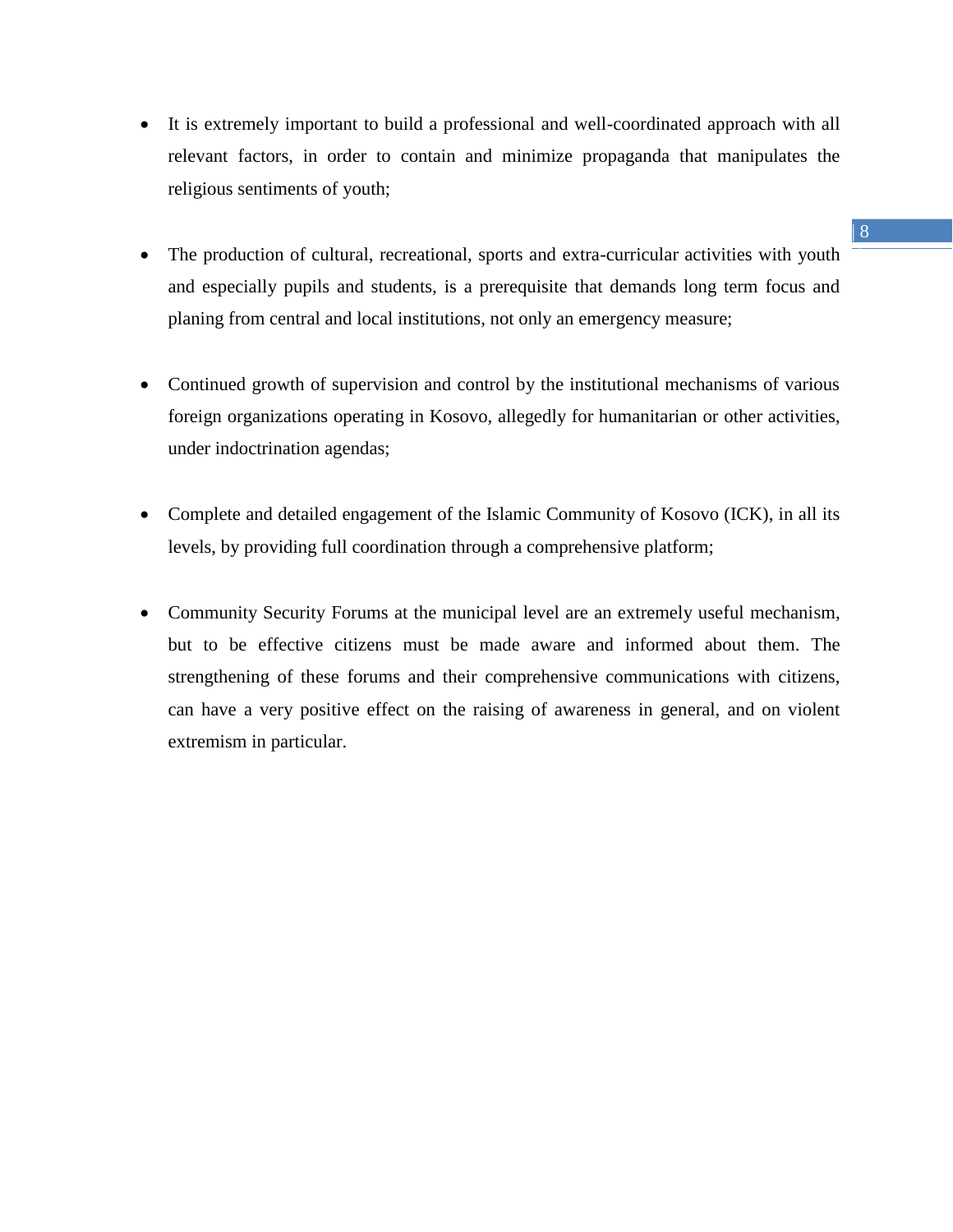# <span id="page-8-0"></span>**1. INTRODUCTION AND METHODOLOGY**

The Security Policy Research Center - SPRC is carrying out numerous activities to promote civil society engagement against violent extremism. The municipalities covered by the project and planned activities include: Peja, Mitrovica, Gjilan, Ferizaj and Kaçanik.

During the period December 2016 - February 15, 2017, the SPRC implemented a range of activities, as a first stage, to establish thematic capacities in the prevention of violent extremism. Meanwhile, in the period between March and November 2017, the project will continue with community dialog activities in these five municipalities, contributing to the implementation of the Kosovo Strategy for the Prevention of Violent Radicalization and Extremism that Lead to Terrorism and Action Plan 2015-2010. Likewise, the partnerships with ten (10) civil society organizations has been established, by identifying and selecting two (2) civil society organizations for joint engagement in each of the above mentioned municipalities.

In particular, the SPRC and ten civil society organizations have jointly established the "Network of Partner Organizations Against Violent Extremism and For the Rule of Law", known as the NETWORK.

During this period of conducted activities, the number of active participants in the establishment of thematic capacities, community dialog and basic training in the five municipalities mentioned above, reached 140 active participants.

More specifically, 27 active participants in Ferizaj, 33 active participants in Kaçanik, 23 in Gjilan, 27 in Peja and 30 in Mitrovica.

The composition of activists gathered in these activities, includes different professional and commitment backgrounds. On the whole, this is the professional composition of the 140 active participants in these activities, on the basis of which this research report is compiled:

- 1 Mayor
- $\bullet$  1 Judge
- 6 ICK representatives at the municipal level, including three municipal head imams
- 1 representative of the Catholic Church
- 15 professors, including theologians and different fields
- 7 municipal officials
- 7 representatives of the Kosovo Police in municipal stations

 $| 9$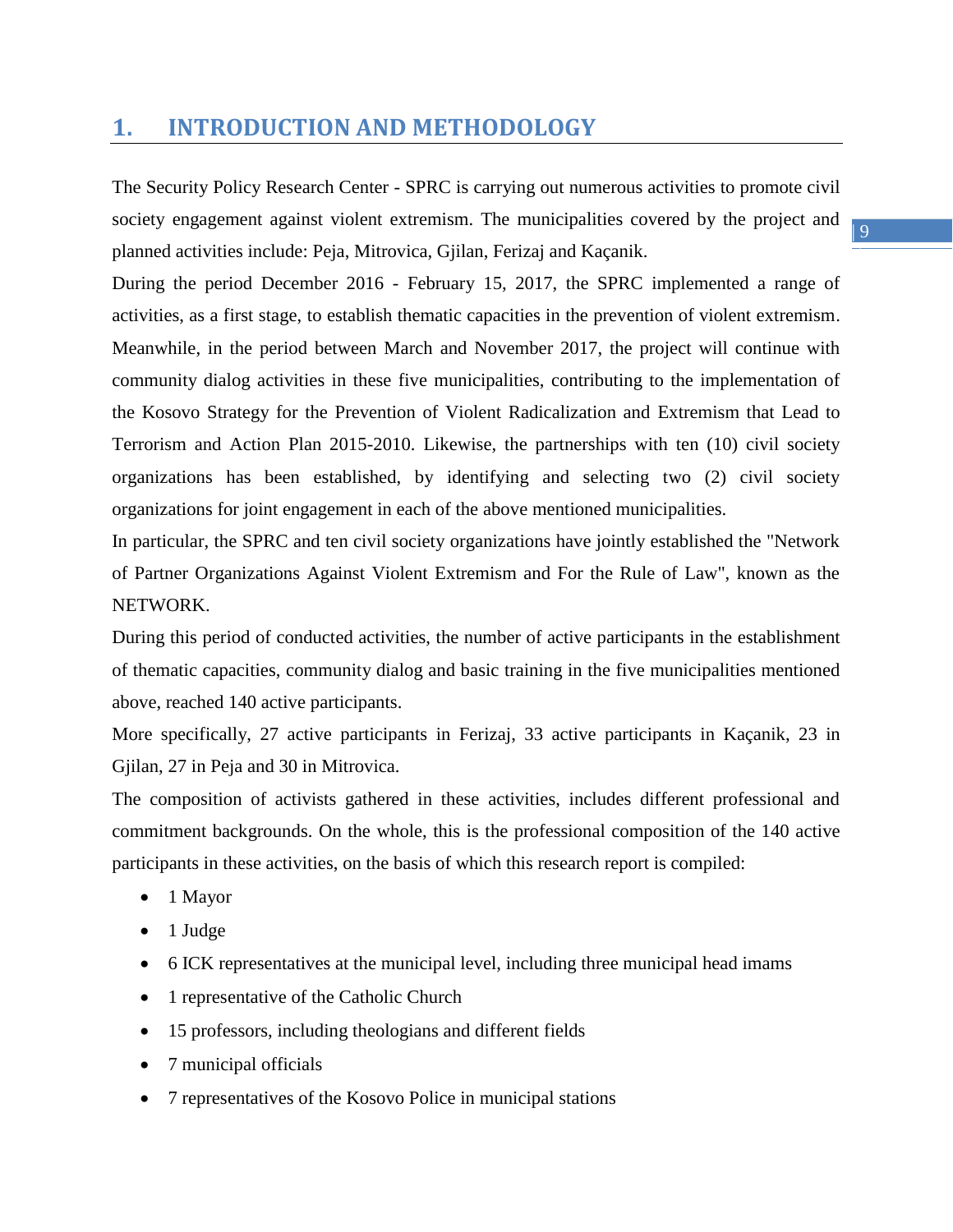- 6 psychologists
- 5 sociologists

 $\overline{a}$ 

 91 civil society activists, among them 48 students, and 43 leaders and officials of civil society organizations.

These activities are part of the project "Promoting Civil Society Engagement Against Violent Extremism", which directly contributes to the support and implementation of the National Strategy Against Violent Extremism, and the strategic objectives in the "**Preliminary Identification of the Causes, Factors, Targeted Groups, and Radical Methods**", with emphasis on sub-objectives: "Identification of the targeted population for radicalization" and "Early identification of factors that affect radicalization"<sup>1</sup>.

NGOs, youth activists, media, local and national authorities, have held a series of trainings that shall improve their knowledge and understanding of the problems associated with the National Strategy Against Violent Extremism, which shall better prepare them to play their role in confronting these sensitive issues, such as terrorism.

NGOs and young activists will be proactively engaged in all phases of the project, making sure that they develop joint ownership of the whole process, including the analysis of the collected data, the identification of recommendations, the development and implementation of local initiatives (action plans) and strategies/advocacy plans, contributions to the preparation and publication of monitoring reports, and their presentation to key local, national and foreign actors.

#### $10<sup>10</sup>$

<sup>1</sup> Republic of Kosovo, Strategy for the Prevention of Violent Extremism and Radicalization that Lead to Terrorism 2015-2020 p. 18-20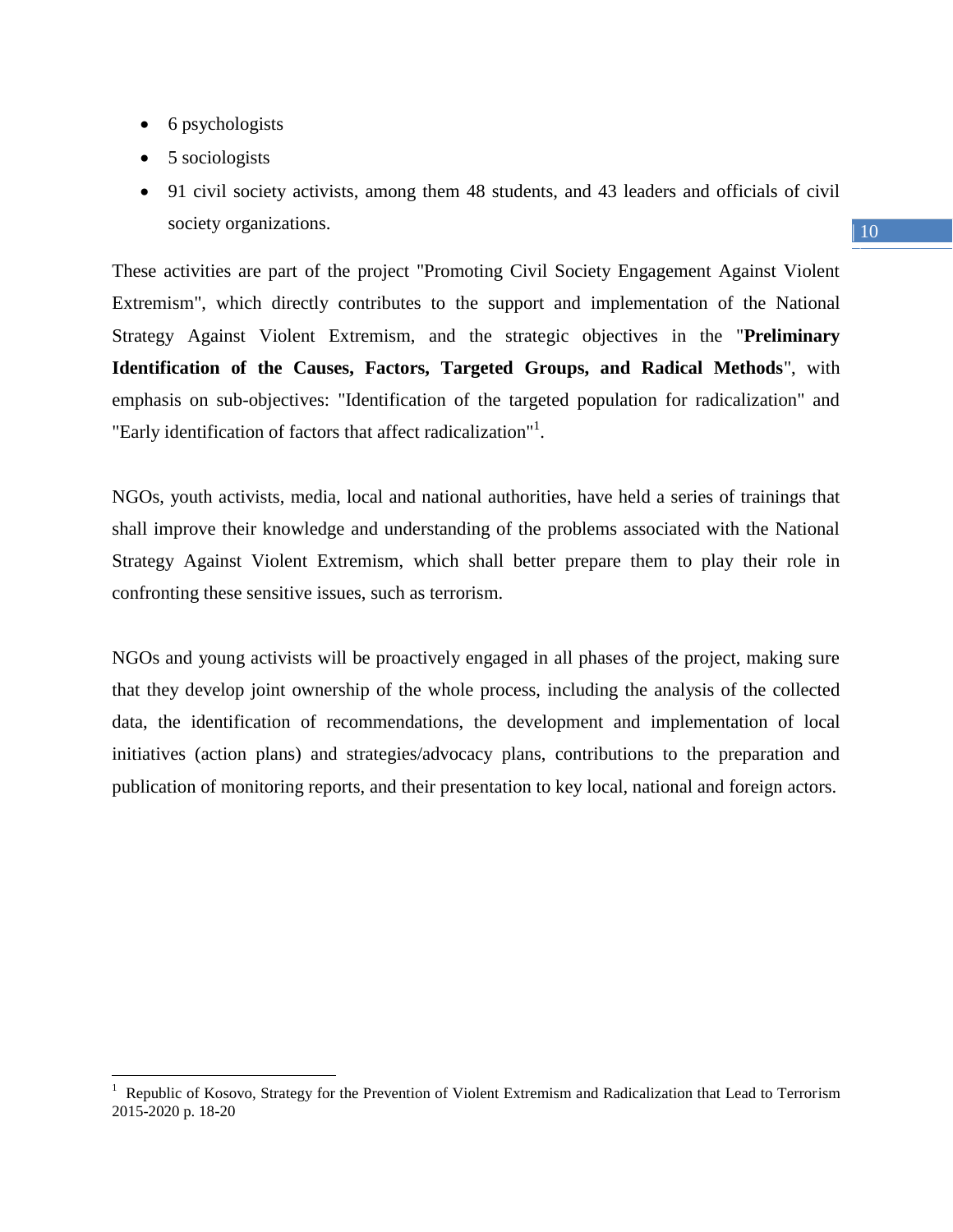# <span id="page-10-0"></span>**2. CONTEXT OF THE RADICALIZATION PROCESS AND SPREADING OF VIOLENT EXTREMISM IN KOSOVO**

In our study, through the methodology of semi-structured interviews, focus groups and local dialog on what is the path to radicalization of young men and women in Kosovo, we necessarily consider the following essential elements:

- $\circ$  The vulnerabilities of young people, mainly those who are in the transitional stage of life;
- o Factors and stages of radicalization, with special emphasis on initial exposure and indoctrination;
- o Propaganda, or manipulation of their sentiments;
- o Individual aspects, social and economic status respectively.

The key findings from all categories, with which we develop our engagement<sup>2</sup>, have resulted in a number of common conclusions that the ideology of violent extremism, which recognizes terrorism as the primary tool, is spread through:

- Propaganda and Social Networks
- Radical leaders/religious interpreters, even within Kosovo, but with particular emphasis on those coming from abroad and without coordination with the Islamic Community of Kosovo;
- Supposedly humanitarian organizations, which operate in Kosovo without proper control, under indoctrination agendas;
- Quite precise targeting of individuals who can be indoctrinated through manipulation of religious sentiments and their lack of basic religious knowledge;
- Manipulative narrative used by different individuals on the present and eternity of these young people;
- Participation in the group, namely the attraction created by the group.

<sup>&</sup>lt;sup>2</sup> SPRC activities in cooperation with the Initiative for Activism and AVONET, with 27 participants in Ferizaj on February 2, 2017, in cooperation with FOJK and KVRL: 33 participants in Kacanik on February 4, 2017, in cooperation with Apon and AgroEko: with 23 participants in Gjilan on February 7, 2017, in cooperation with the Vision Eye and KVRL: with 27 participants in Peja on February 10, 2017, in cooperation with the Option and with Hand on Heart: with 30 participants in Mitrovica on February 11, 2017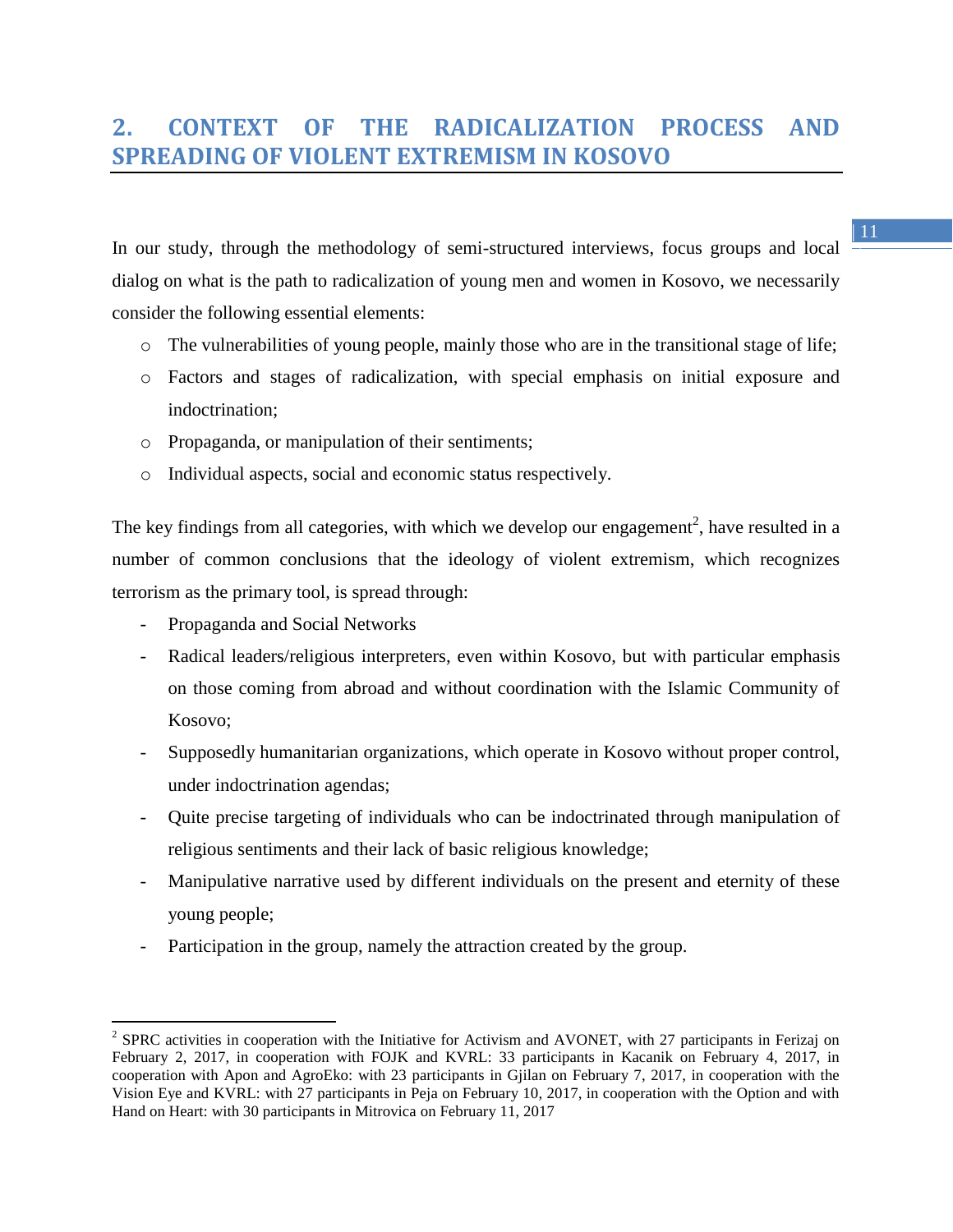## <span id="page-11-0"></span>*2.1 Radicalization - indispensability of increased awareness and education*

It is perfectly clear that there is no easy answer to the radicalization process, since the range of factors can affect different individuals in various manners, degrees and lengths of time. As radicalization is growing, but in a more insidious manner than before<sup>3</sup>, and most of the work in connection with counter strategies should focus more on prevention, violent extremism is now in a situation that has begun to be under control, and it has affected a small number of citizens, who are a minority within the Muslim community.

In Kosovo, current radicalism can be described as the progressive development of extreme beliefs and ideologies which question the values of the Republic. The origin of radicalization seems to lie in certain predisposed persons, frustrated with their lives and the society that surrounds them. They are easily spotted by extremist movements, which offer these disoriented young people a "meaning" and a "mission"*. <sup>4</sup>* Originally, long-term radicalization targeting, recruitment and mobilization efforts of externally funded networks, were conducted in the southern part of Kosovo and in the north-western part of Macedonia. These networks have often been led by graduates of religious institutions in the Middle East, who are involved in the spreading of an ultra-conservative form of Islam mixed with a political agenda.<sup>5</sup>

The views of local civil society activists, local institutions' officials, security providers, students and young people, primarily converge on the indispensability of clear and proper addressal of the issues related with violent extremism in Kosovo.

In many cases, the general feeling created among these activists is associated with an elevated level of misunderstandings and manipulations with various terms and definitions thrown to the public at different times.

*"Very rarely are we able to build a clear and comprehensive debate on these issues; almost everything takes place in an uproar of labeling, which does provide room for the public to understand the essence. This has particularly affected young people, who have then fallen into* 

 $\overline{a}$ 

<sup>&</sup>lt;sup>3</sup> Personal interview with Gerta Zaimi, researcher at the Strategic Studies Center of the University of Florence, March 13, 2017.

<sup>&</sup>lt;sup>4</sup> Personal interview with Dr. Gjon Culaj, Professor of International Relations, ISPE College, March 10, 2017

<sup>5</sup> Adrian Shtuni, Dynamics of Radicalization and Violent Extremism in Kosovo", USIP: Washington DC: 2016, <https://www.usip.org/sites/default/files/SR397-Dynamics-of-Radicalization-and-Violent-Extremism-in-Kosovo.pdf> pg 1.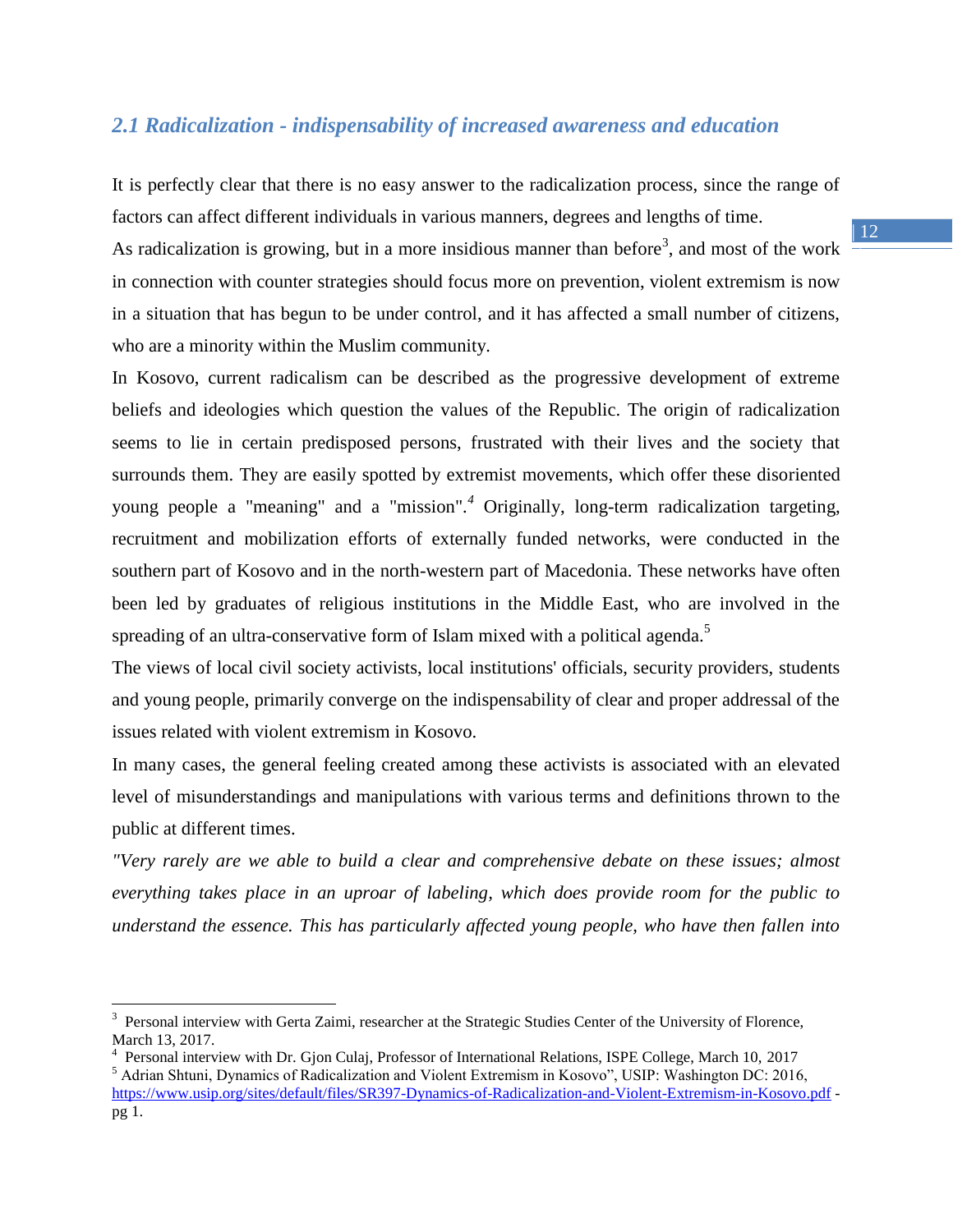*the whirlpool of different ideological manipulations, based on their ignorance of the basic elements of religion".<sup>6</sup>*

In fact, the lack of basic knowledge about the Islamic faith can be described as one of the causes of increased vulnerability of young people to be radicalized and join different networks that have spread this ideology. *"Ignorance and improper knowledge of the right principles and religious teachings by youth, derived from their contacts with leaders of hardline religious interpretations, and the literature served in this regard. Inability to distinguish between religious teachings and religious political ideologies, driven from outside. Following and obeying certain religious preachers - their glorification and sanctification. Perception of religious sermons on emotional rather than rational, comparative and analytical grounds."<sup>7</sup>*

In terms of the level of average education of young Kosovars who have joined terrorist organizations, it is consistently regarded as one of the important dimensions that have affected the process over time.

*"A foreign fighter from Kosovo is less educated than the average foreign fighters at the time of joining ISIS, according to a study based on the registration forms of foreign fighters gathered at the border between Syria and Turkey, between mid 2013 and mid 2014.* " 8

Indeed, education is repeatedly emphasized as one of the most important aspects in confronting this ideology and preventing its spreading. *"The best way to combat radicalization and extremism that leads to terrorism is through good, qualitative and comprehensive education, and by cultivating coexistence, tolerance and diversity in the education system"<sup>9</sup> .*

The issue of lack of religious knowledge is also cited regarding terrorist organizations, based on forms of interpretations and actions across different years. *"... The ugly truth is that they* [ISIS] *are acting on the basis of literal and out of context interpretation of only a few Quranic verses, which according to them incite to war and the killing of non-Muslims. However, none of them* 

 $\overline{a}$ 

<sup>&</sup>lt;sup>6</sup> Focus Group Discussion, February 2017, Ferizaj

<sup>&</sup>lt;sup>7</sup> Excerpts from lecture of Prof. Dr. Xhabir Hamiti, Professor at the Faculty of Islamic Studies, during SPRC training activities with activists in municipalities, 2-11 February 2017.

<sup>8</sup> Adrian Shtuni, Dynamics of Radicalization and Violent Extremism in Kosovo", USIP: Washington DC: 2016, <https://www.usip.org/sites/default/files/SR397-Dynamics-of-Radicalization-and-Violent-Extremism-in-Kosovo.pdf> ,  $\frac{p.4}{p}$ 

Excerpts from the speech of Minister of Education, Science and Technology, Arsim Bajrami, at the conference "Civil Society Engagement Against Violent Extremism", SPRC, Prishtina: February 28, 2017, [http://masht.rks](http://masht.rks-gov.net/article/ministri-bajrami-mori-pjese-ne-konferencen-angazhimi-i-shoqerise-civile-kunder-ekstremizmit-te-dhunshem)[gov.net/article/ministri-bajrami-mori-pjese-ne-konferencen-angazhimi-i-shoqerise-civile-kunder-ekstremizmit-te](http://masht.rks-gov.net/article/ministri-bajrami-mori-pjese-ne-konferencen-angazhimi-i-shoqerise-civile-kunder-ekstremizmit-te-dhunshem)[dhunshem,](http://masht.rks-gov.net/article/ministri-bajrami-mori-pjese-ne-konferencen-angazhimi-i-shoqerise-civile-kunder-ekstremizmit-te-dhunshem) last accessed on March 14, 2017 (14:30 pm)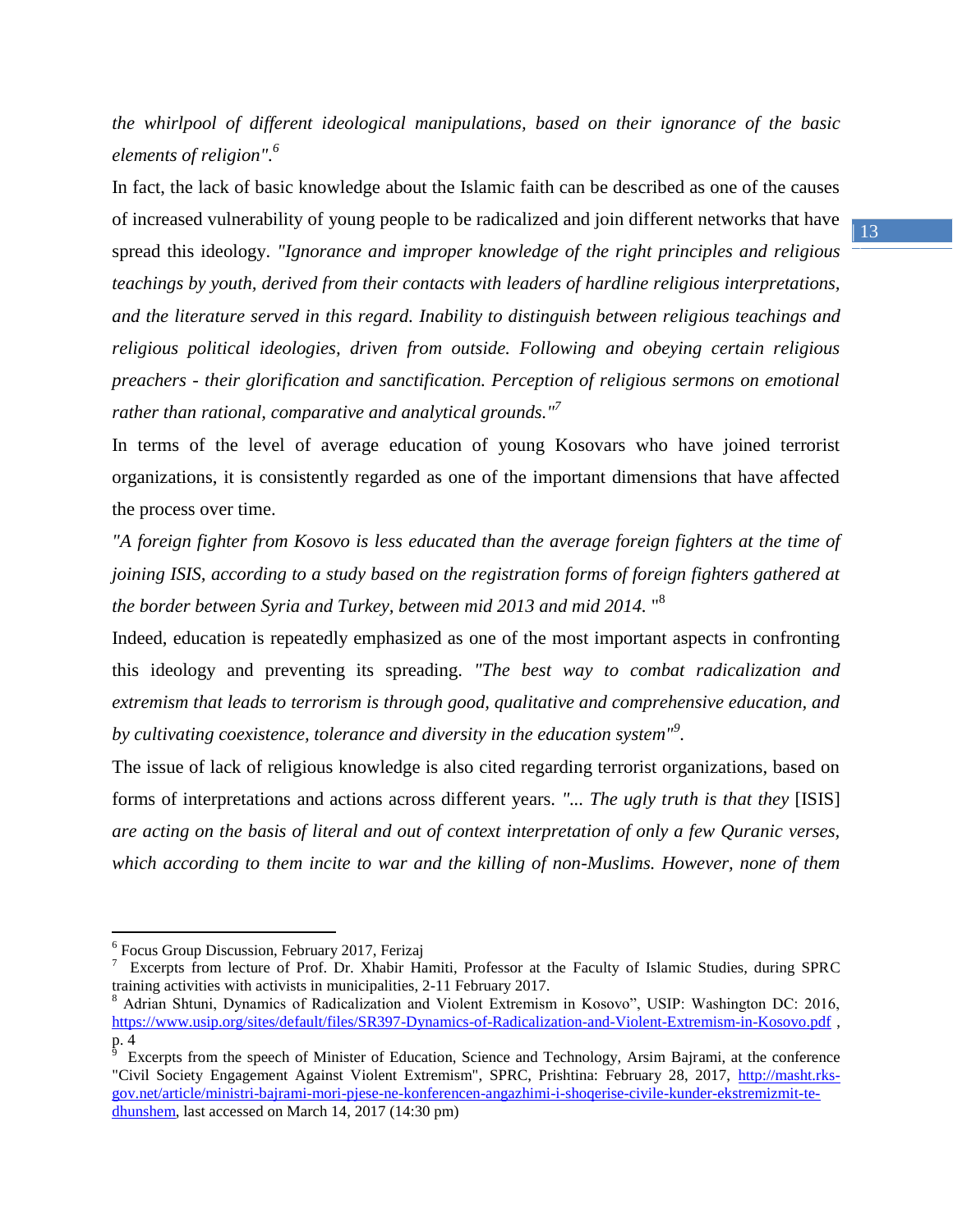*has any religious knowledge. Their knowledge is shallow, just based on those verses planted into their brains without the correct contextual interpretation and far from prophetic tradition...".<sup>10</sup>* Interpretation in direct conflict with the prophetic tradition is evidenced in the literature, which also had an impact on the spreading of this ideology. *"Radical, extremist and terrorist groups are the product of the ideology evidenced in some religious books, which today are found in almost every home and mosque, if not in every country in the Islamic world and beyond. More precisely, such extremists ideology is developed mainly through fabricated hadiths<sup>11</sup> and distorted interpretations of parts of the Quran, for which the Prophet Muhammad is apostrophized, and which in fact are in direct contradiction with the prophetic tradition and the text itself of the Quran."<sup>12</sup>*

However, it is common to find it difficult to conceptualize the general, basic and fundamental knowledge in the Kosovo society and in public institutions, in order to distinguish whether certain interpretations constitute elements of the ideology of violent extremism. One of the first steps to combat this phenomenon is to recognize and accept it as a problem in our society<sup>13</sup>. Central-level institutions have solid knowledge of the ideologies that lead to violent extremism, but this is not enough; such knowledge must be transmitted to all levels of government, so that together they may extend the reach of their actions to easily-vulnerable individuals in a given community.<sup>14</sup> Knowledge of the ideology is at a very low level, and it is almost non-existent in the population. Institutions have adopted slogans and copy-pasted definitions, while even the NGOs that are dealing with this problem on the ground lack proper knowledge of the theoretical side of this ideology.<sup>15</sup>

<sup>&</sup>lt;sup>10</sup> Gerta Zaimi, researcher at the Strategic Studies Center of the University of Florence[,http://tesheshi.com/ekskluzive-flet-gerta-zaimi-eksperte-l-se-mesme-ceshte-isis-i-cpo-ndodh-ne-siri-dhe](http://tesheshi.com/ekskluzive-flet-gerta-zaimi-eksperte-l-se-mesme-ceshte-isis-i-cpo-ndodh-ne-siri-dhe-kush-i-coi-shqiptaret-atje/)[kush-i-coi-shqiptaret-atje/J](http://tesheshi.com/ekskluzive-flet-gerta-zaimi-eksperte-l-se-mesme-ceshte-isis-i-cpo-ndodh-ne-siri-dhe-kush-i-coi-shqiptaret-atje/)anuary 4, 2016, last accessed on March 5, 2017, 14:00<sup>11</sup> Hadiths - Words of the prophet Muhammad narrated by friends after his death

<sup>&</sup>lt;sup>12</sup> Excerpts from lecture of Prof. Dr. Xhabir Hamiti, Professor at the Faculty of Islamic Studies, during SPRC training activities with activists in municipalities, 2-11 February 2017.

<sup>&</sup>lt;sup>13</sup> Excerpts from the speech of Minister of Justice, Dhurata Hoxha, at the conference "Civil Society Engagement Against Violent Extremism", SPRC, Prishtina: February 28, 2017, [http://md.rks-gov.net/page.aspx?id=1,39,1691,](http://md.rks-gov.net/page.aspx?id=1,39,1691) last accessed on March 12, 2017 (17:30)

<sup>&</sup>lt;sup>14</sup> Personal interview with Dr. Gjon Culaj, Professor of International Relations, ISPE College, March 10, 2017

<sup>&</sup>lt;sup>15</sup> Personal interview with Gerta Zaimi, researcher at the Strategic Studies Center of the University of Florence, March 13, 2017.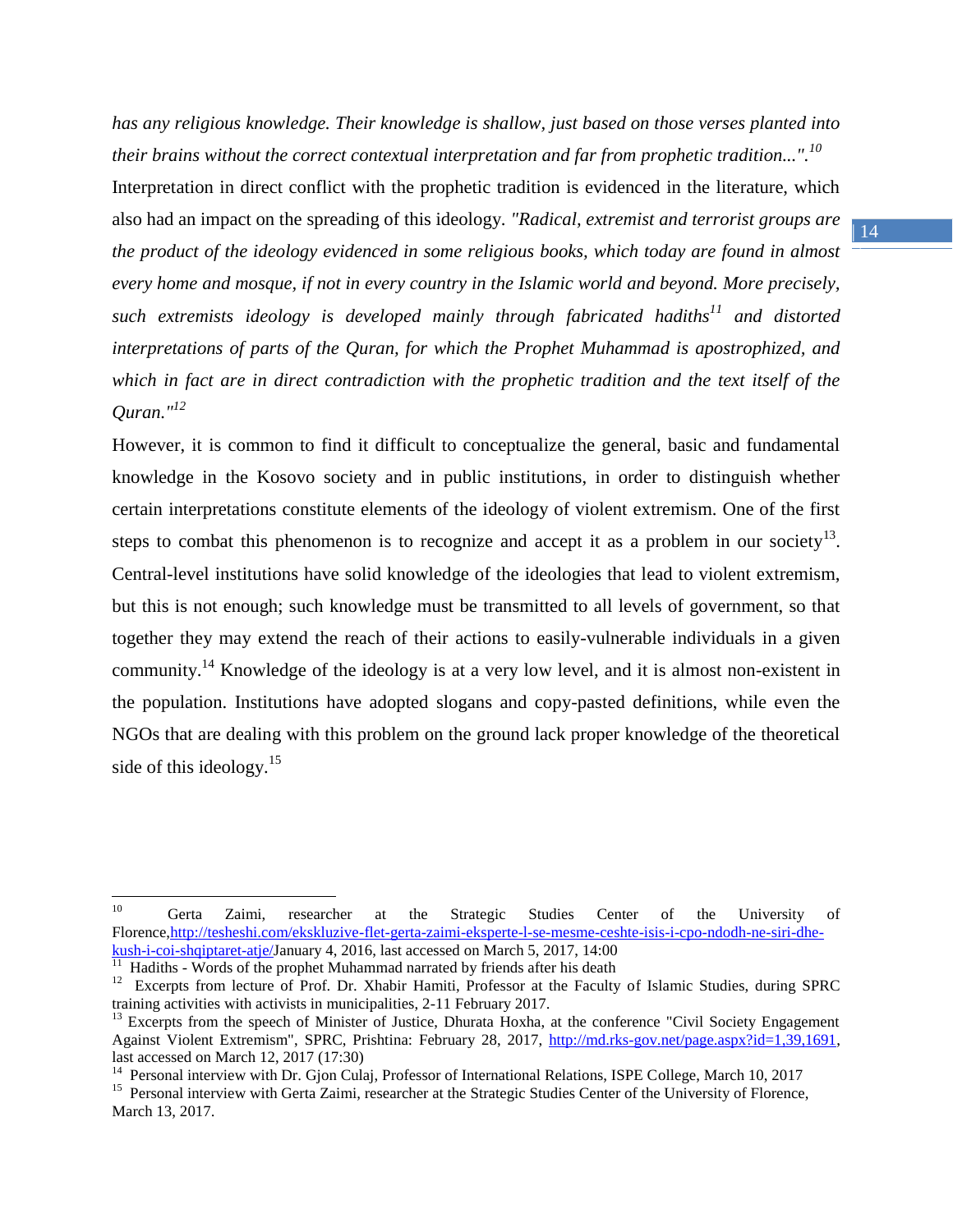#### <span id="page-14-0"></span>*2.2 Group Radicalization - Group Inclusion*

Theories of movements and networks underline that radicalization is a social process, 15 particularly prevalent in small groups. Radicalization is about 'who you know'.<sup>16</sup>

Although radical convictions do not necessarily imply the negative character of a person, individual vulnerabilities could be targeted by leaders or promoters of a certain ideology. Believing or expressing the belief that major or extreme social, economic or political changes must take place<sup>17</sup>, does not necessarily imply a negative and harmful approach for the society. Radicals are identified as leaders and promoters, but those identified as "domestic terrorists" are rarely described as radical. Instead, they are constantly presented as individuals who are already radicalized.<sup>18</sup>

After all, radicalization is *"the process of adopting for oneself or inculcating in others a commitment not only to a system of [radical] beliefs, but to their imposition on the rest of society"<sup>19</sup> .* Although terrorists commit horrible acts, they rarely match the profile of the classic psychopath. They are also not necessarily from a lower socioeconomic status or less educated than their peers. $20$ 

Many researchers see three to five stages from the beginning to the end of the radicalization process, from initial exposure through indoctrination, to training and then violent actions. However, these stages are alternatively conceptualized by other scholars who use different terminology to identify and explain them. There is broad consensus that of the many people initiated in this process, not all of them necessarily go through all these stages before becoming terrorists.<sup>21</sup>

<sup>&</sup>lt;sup>16</sup> Prevent Strategy. [https://www.gov.uk/government/uploads/system/uploads/attachment\\_data/file/97976/prevent](https://www.gov.uk/government/uploads/system/uploads/attachment_data/file/97976/prevent-strategy-review.pdf)[strategy-review.pdf,](https://www.gov.uk/government/uploads/system/uploads/attachment_data/file/97976/prevent-strategy-review.pdf) pg. 17

<sup>&</sup>lt;sup>17</sup> Cambridge Dictionary,<http://dictionary.cambridge.org/dictionary/english/radical>

<sup>&</sup>lt;sup>18</sup> National Communication Association, Communication Currents, Volume 10, Issue 2, Washington DC - April 2015,<https://www.natcom.org/CommCurrentsArticle.aspx?id=6009>

<sup>&</sup>lt;sup>19</sup> Brian Michael Jenkins, "Outside Experts View," preface to Daveed Gartenstein-Ross & Laura Grossman, Homegrown Terrorists in the U.S. and U.K.: An Empirical Examination of the Radicalization Process. Washington, DC: FDD's Center for Terrorism Research, 2009.

<sup>&</sup>lt;sup>20</sup> Randy Borum, "Understanding Terrorist Psychology," in Andrew Silke, ed. The Psychology of Counter-Terrorism. Oxon, UK: Routledge, 2010.

<sup>21</sup> U.S. DEPARTMENT OF DEFENSE - DEFENSE HUMAN RESOURCES ACTIVITY, <http://www.dhra.mil/perserec/osg/terrorism/radicalization.htm>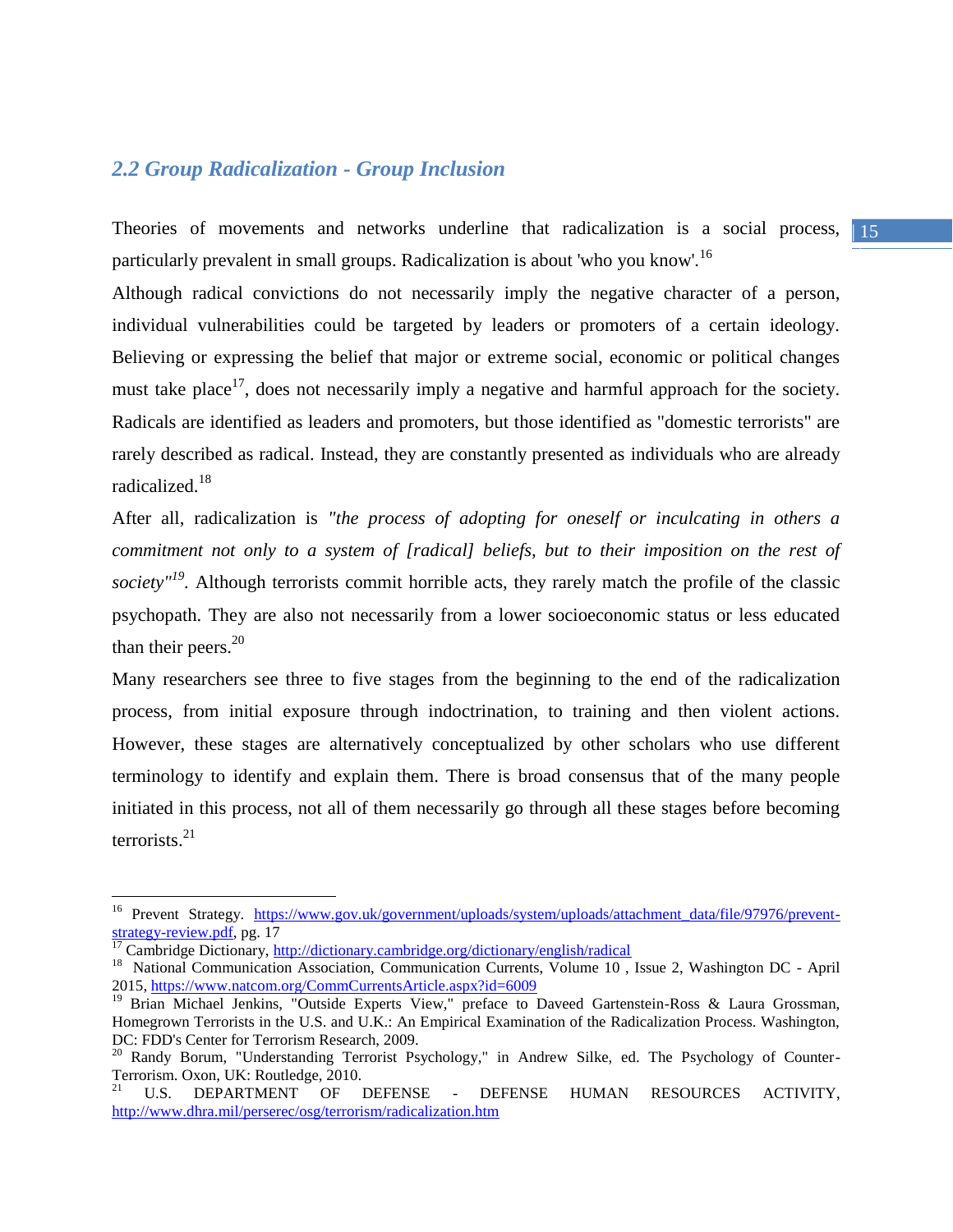Involvement in certain groups is one of the direct influences on the individual, hinging on one of the basic youth vulnerabilities. Membership in various groups is followed by the inculcation of loyalty towards the group leader or leaders. *"The real power of these groups lies in the mastery and dominance of leaders - religious figures to render their followers obedient and submissive. Therefore, the first prerequisites for any membership in such a religious extremist group are obedience and submission to orders arising from their leader, a condition which they consider more important than prayer and fasting, which are the fundamental pillars of Islam".<sup>22</sup>* The mosque is not the place where people are recruited for extremism or terrorism; instead, very small groups discuss these phenomena and conduct recruiting at private meetings or homes.<sup>23</sup>

Moreover, the presence of such leaders in Kosovo has been identified by the institutions of the Republic of Kosovo, clarifying part of their basic modus operandi. "... activities of the persons with radical religious, political and nationalist beliefs is present in the Republic of Kosovo, mainly in invoking people, which includes nationalist/religious lectures, internet propaganda, organizations through different groups and NGO's, even in other fields such as sports, among fan groups and hooligan groups etc."<sup>24</sup>

In this regard, the role of central institutions is very important to counter the growth of any radicalism. To this purpose, investments should be made in academic and scientific research by various actors, without creating a monopoly over the topic, in order to analyze radicalization causes in Kosovo, to encourage debate on these topics, to eradicate stigmatization and Islamophobia in the media, and to regulate the law related to the ICK.<sup>25</sup> Control of monetary funds and flows of all non-governmental associations or organizations in the country. Create opportunities through cooperation and scholarships to establish professional staff with different profiles, who shall deal with the rehabilitation of returnees, but also with the families of those who have not returned, or those who are in prison. Over a long time, work must be done to improve social and economic conditions of citizens.<sup>26</sup>

<sup>&</sup>lt;sup>22</sup> Excerpts from lecture of Prof. Dr. Xhabir Hamiti, Professor at the Faculty of Islamic Studies, during SPRC training activities with activists in municipalities, 2-11 February 2017.

<sup>&</sup>lt;sup>23</sup> [http://www.evropaelire.org/a/28307012.html,](http://www.evropaelire.org/a/28307012.html) Skender Perteshi, QKSS, February 13, 2017

<sup>&</sup>lt;sup>24</sup> Republic of Kosovo, Strategy for the Prevention of Violent Extremism and Radicalization that Lead to Terrorism 2015-2020, p. 9 25 Personal interview with Gerta Zaimi, researcher at the Strategic Studies Center of the University of Florence,

March 13, 2017.

 $26$  Ibid.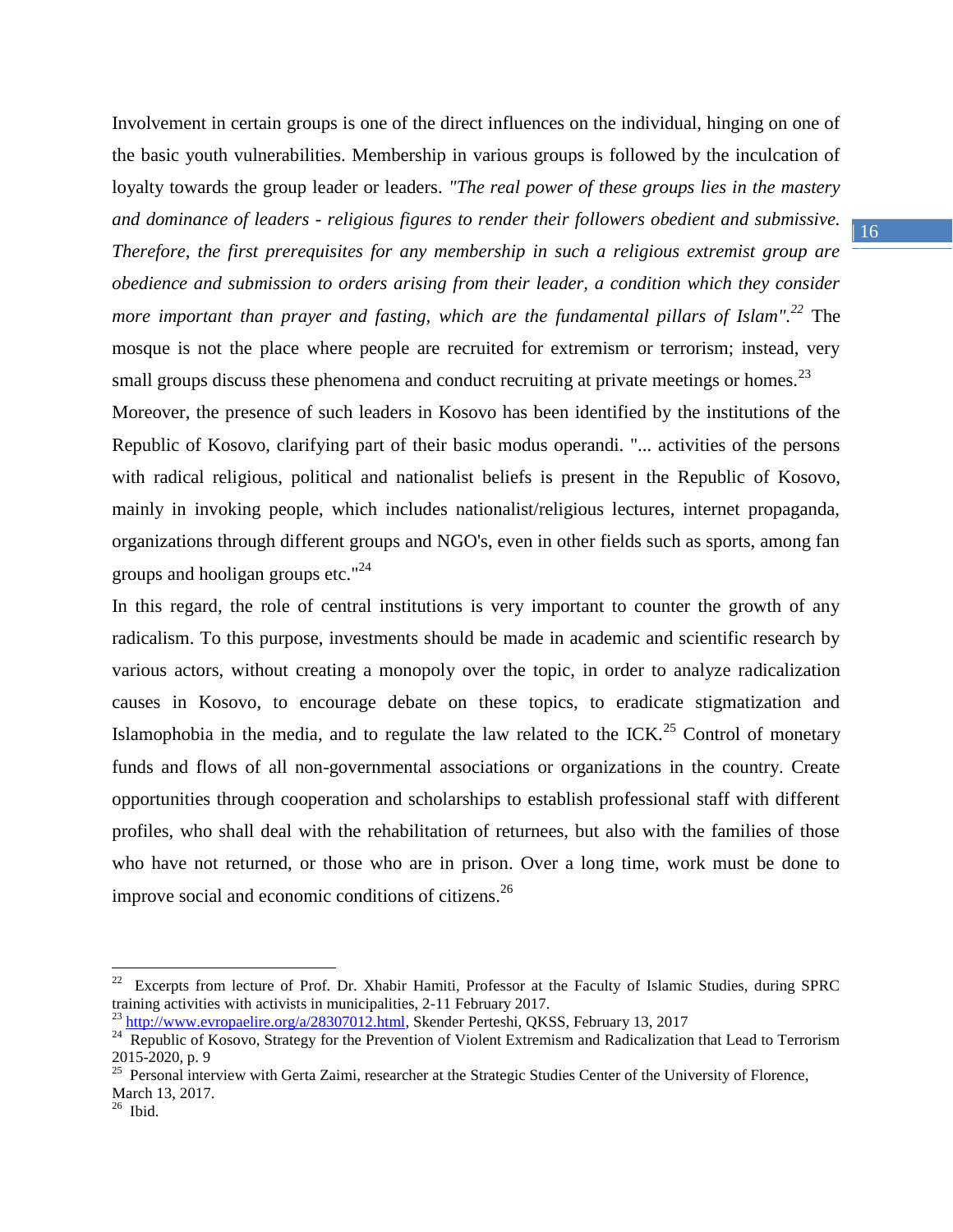#### <span id="page-16-0"></span>*2.3 Youth Vulnerabilities*

 $\overline{a}$ 

According to our analysis, the binding of a sense of frustration with that of victimization, has had an extremely high level of influence on the increased vulnerability of young people in Kosovo. Consequently, they are manipulated by individuals or networks that operate in Kosovo and the region. In Kosovo's reality, individuals and especially young people are constantly faced with strictly black and white interpretations of issues. **This increases the level of frustration.** When one adds the sense of perceived injustice, the isolation, the absence of specific standards, the search for scapegoats, gaps in opportunities and the socio-economic situation, in many cases **the level of the sense of victimization can only increase.**

Despite substantial improvements in the socio-political reality of the country and the living conditions since the war in Kosovo, chronic vulnerabilities have affected the environment and facilitated radicalization.  $27$  The reasons that push certain individuals to radicalization are numerous; ranging from the lack of integration into society, socio-economic problems, poor education and contact with extremist individuals, groups or organizations. Another important factor is the lack of secular affirmation and regulation by law of religious communities, a law which would protect our religions from religious ideologies and extremism.<sup>28</sup>

"We can never know all of the reasons why extremism takes hold in the hearts of some, driving them away from family and community into a darker, more violent world. But we are learning more and more about the roots of this radicalization, how it preys on young people at their most vulnerable – when they are jobless, when they see themselves without prospects or cause for dignity, when they feel most disconnected from the communities that nurtured them."*<sup>29</sup>*

While researchers have not identified the causes of terrorism, they have identified three vulnerabilities that could provide a source of motivation or make it possible to accept/use violence. These vulnerabilities are:<sup>30</sup>

<sup>&</sup>lt;sup>27</sup> Adrian Shtuni, Dynamics of Radicalization and Violent Extremism in Kosovo", USIP: Washington DC: 2016, [https://www.usip.org/sites/default/files/SR397-Dynamics-of-Radicalization-and-Violent-Extremism-in-Kosovo.pdf,](https://www.usip.org/sites/default/files/SR397-Dynamics-of-Radicalization-and-Violent-Extremism-in-Kosovo.pdf) pg 1.<br>28 p.

Personal interview with Dr. Gjon Culaj, Professor of International Relations, ISPE College, March 10, 2017

<sup>&</sup>lt;sup>29</sup> Excerpts from the speech of US Ambassador to Kosovo, Greg Delawie, at the conference "Civil Society Engagement Against Violent Extremism", SPRC, Prishtina: February 28, 2017, [https://xk.usembassy.gov/sq/civil](https://xk.usembassy.gov/sq/civil-society-engagement-countering-violent-extremism-2/)[society-engagement-countering-violent-extremism-2/](https://xk.usembassy.gov/sq/civil-society-engagement-countering-violent-extremism-2/), last accessed on March 12, 2017, 18:00

<sup>&</sup>lt;sup>30</sup> Martha Crenshaw, "The Subjective Reality of the Terrorist: Ideological and Psychological Factors in Terrorism," in Robert O. Slater & Michael Stohl, eds., Current Perspectives in International Terrorism. Hampshire, UK: Macmillan, 1988, p. 59., as quoted in:<http://www.dhra.mil/perserec/osg/terrorism/radicalization.htm>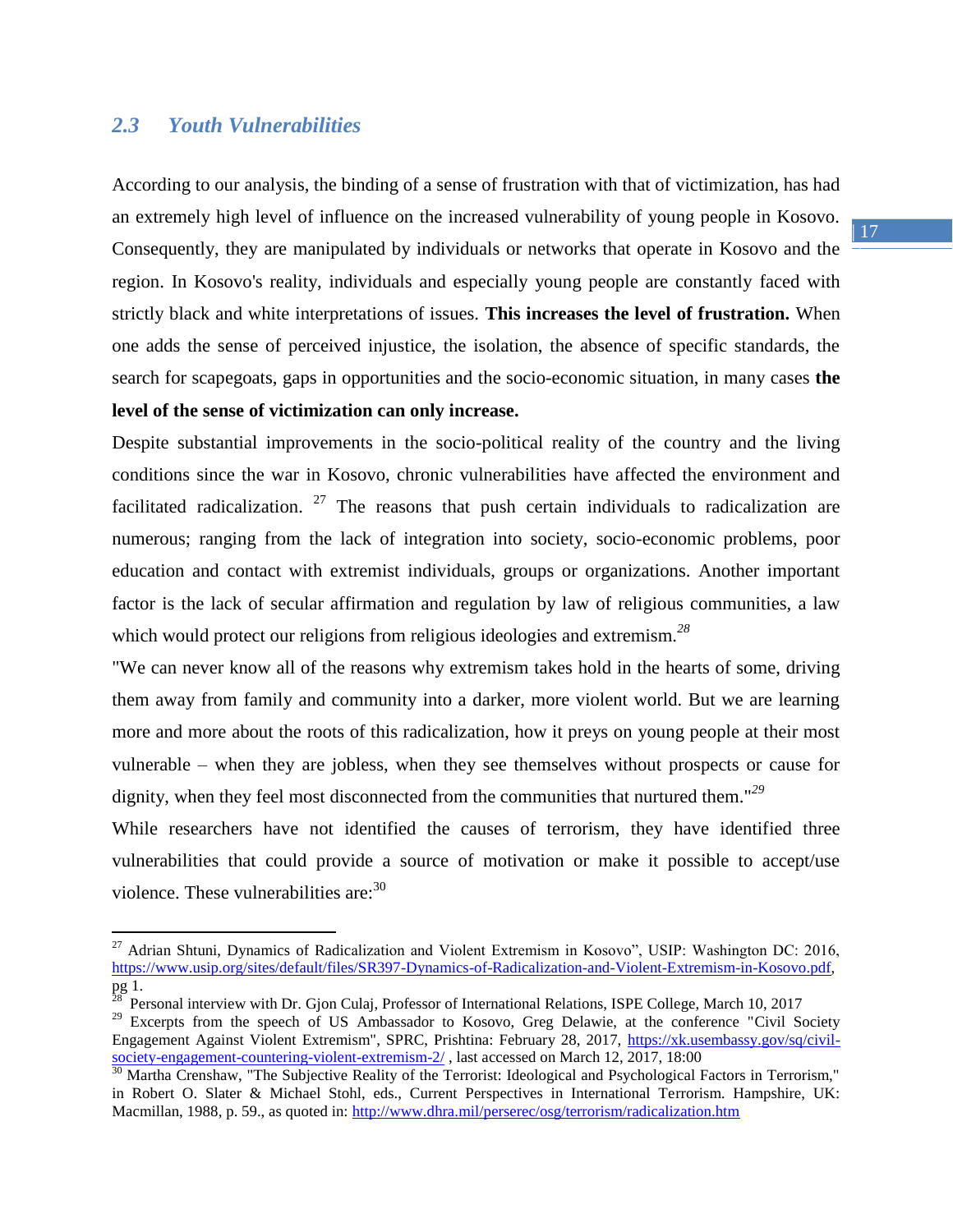**Perceived Injustice or Humiliation:** *Violent actions may be perceived as proper compensation to injustice or humiliation.* 

**Need for Belonging:** Many prospective terrorists find in a radical extremist group not only a sense of meaning, but also a sense of belonging, connectedness, and affiliation. *For the individuals who become active terrorists, the initial attraction is often to the group, or community of believers, rather than to an abstract ideology or to violence.*

**Need for Identity:** An individual's search for identity may draw him or her to extremist or terrorist organizations in a variety of ways. The individual may be searching for a purpose or goal in life that defines the actions required to achieve that goal. A violent act can be seen as a way to succeed at something that could make a difference. The absolutist, **"black and white"** nature of most extremist ideologies is often attractive to those who feel overwhelmed by the complexity and stress of navigating a complicated world. Without struggling to define oneself or discern personal meaning, an individual may choose to define his or her identity simply through identification with a cause or membership in a group.

However, There is no single way of identifying who is likely to be vulnerable to being drawn into terrorism.

Factors that may have a bearing on someone becoming vulnerable may include:<sup>31</sup> : peer pressure, influence from other people or via the internet, bullying, crime against them or their involvement in crime, anti social behaviour, family tensions, race/hate crime, lack of self esteem or identity and personal or political grievances.

<sup>31</sup> Channel Guidance.

 $\overline{a}$ 

[https://www.gov.uk/government/uploads/system/uploads/attachment\\_data/file/425189/Channel\\_Duty\\_Guidance\\_Ap](https://www.gov.uk/government/uploads/system/uploads/attachment_data/file/425189/Channel_Duty_Guidance_April_2015.pdf) [ril\\_2015.pdf](https://www.gov.uk/government/uploads/system/uploads/attachment_data/file/425189/Channel_Duty_Guidance_April_2015.pdf)**,** p. 10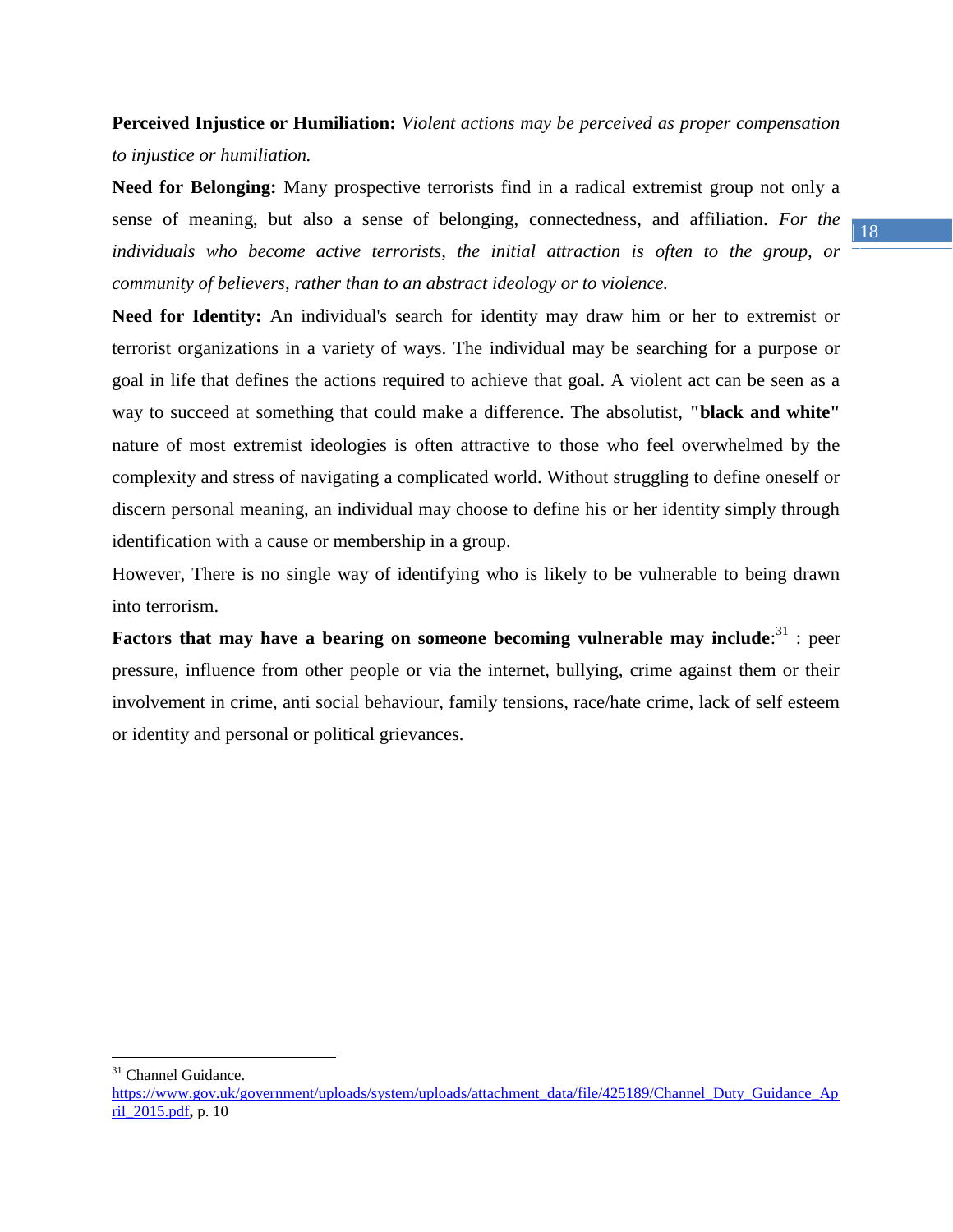# <span id="page-18-0"></span>**3. CLUSTERING OF FACTORS INFLUENCING RADICALIZATION AND DISSEMINATION OF THE IDEOLOGY OF VIOLENT EXTREMISM**

# <span id="page-18-1"></span>*3.1 Cluster 1: Individual Aspect*

- 1. Sense of individual frustration, marginalization and injustice
- 2. Lack of general education and religious education
- 3. Lack of information on developments in Syria
- 4. Targeting of teenagers, especially in schools
- 5. Feelings of isolation of youth
- 6. Low capacity and professional integrity of individuals, institutions
- 7. Desire for status
- 8. Desire for excitement and adventure
- 9. Need to dominate and control others
- 10. Desire for social or moral change
- 11. Involvement of family or friends in extremism
- 12. Being in a transitional period of life
- 13. Being influenced or controlled by a group

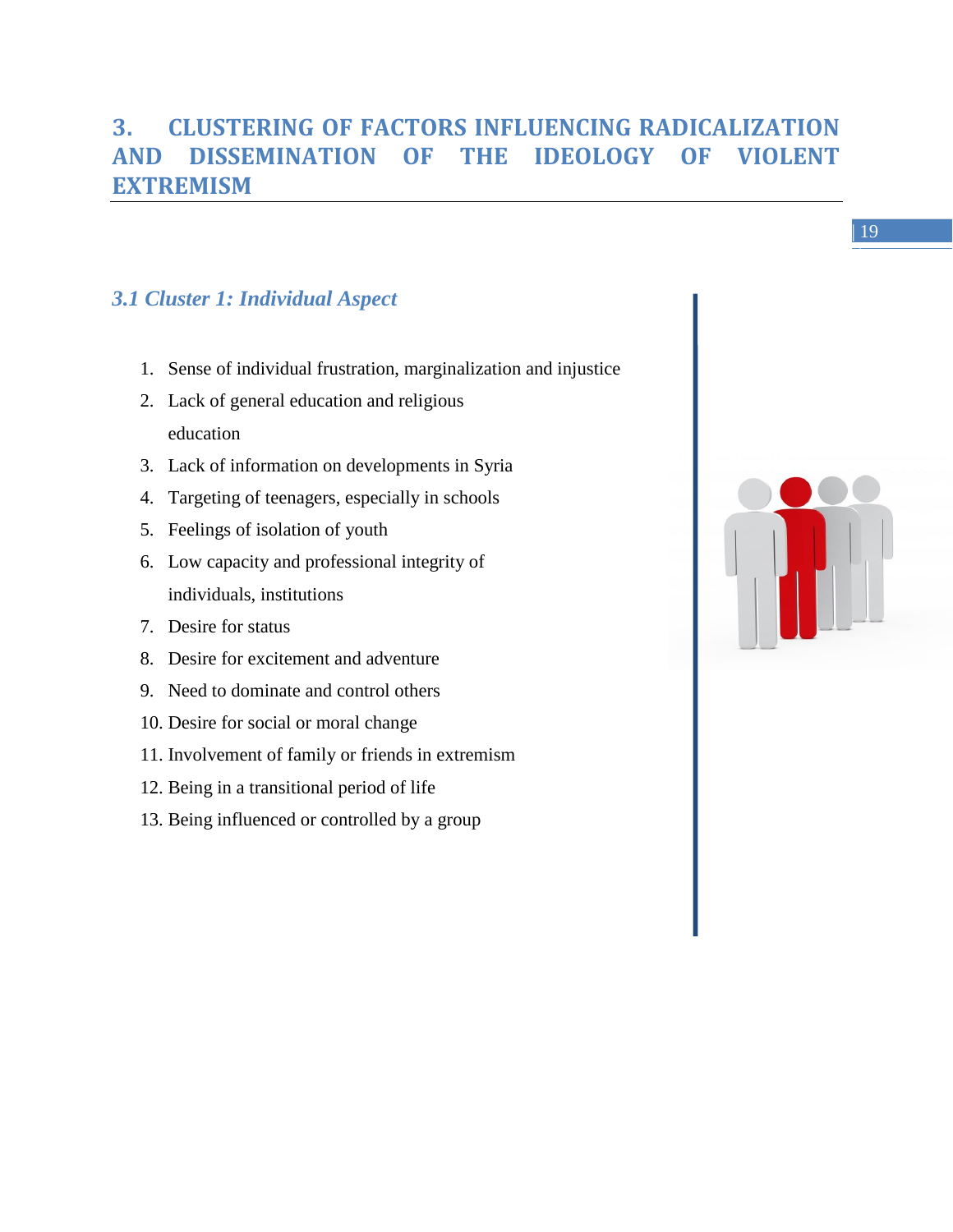### <span id="page-19-0"></span>*3.2 Cluster 2: Indoctrination and Propaganda*



- 1. Ideological Reasons
- 2. Instrumentalisation of religion for extremist purposes
- 3. Dissemination of doctrine of rigid, non-alternative interpretation of religion (indoctrination)
- 4. Radical imams/interpreters and especially the arrival of religious lecturers from abroad and without coordination with the ICK
- 5. Influence over individuals especially in cases that do not have family religious tradition
- 6. Propaganda (especially online) and social networks
- 7. Inadequate literature
- 8. Footage from Syria: massacres and violence in Syria
- 9. Counter-effects of mass media disinformation on the war in Syria, prejudice, labeling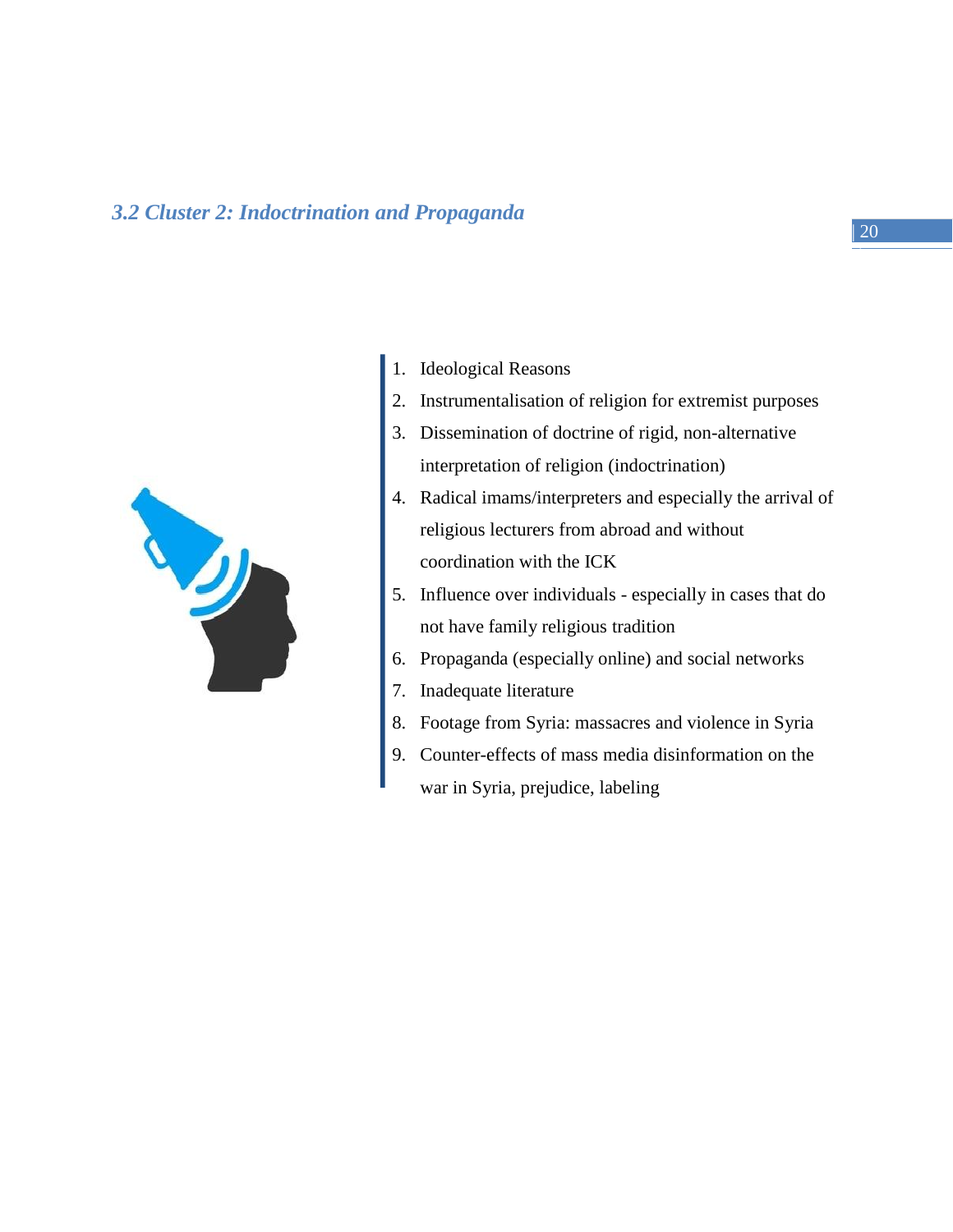<span id="page-20-0"></span>*3.3 Cluster 3: Socio-Economic Aspects and the Operation of Various Organizations* 

- 1. Operation of foreign associations and foundations with ideological motives
- 2. Funding not completely controlled
- 3. Logistic and material support



### <span id="page-20-1"></span>*3.4 Cluster 4: Difficulties in the Overall Understanding of the Phenomenon*



- 1. Early tendencies to ignore the phenomenon
- 2. Late reaction and rise of lack of trust (dilemmas) in the institutional response
- 3. Often inadequate narrative in the face of such ideology.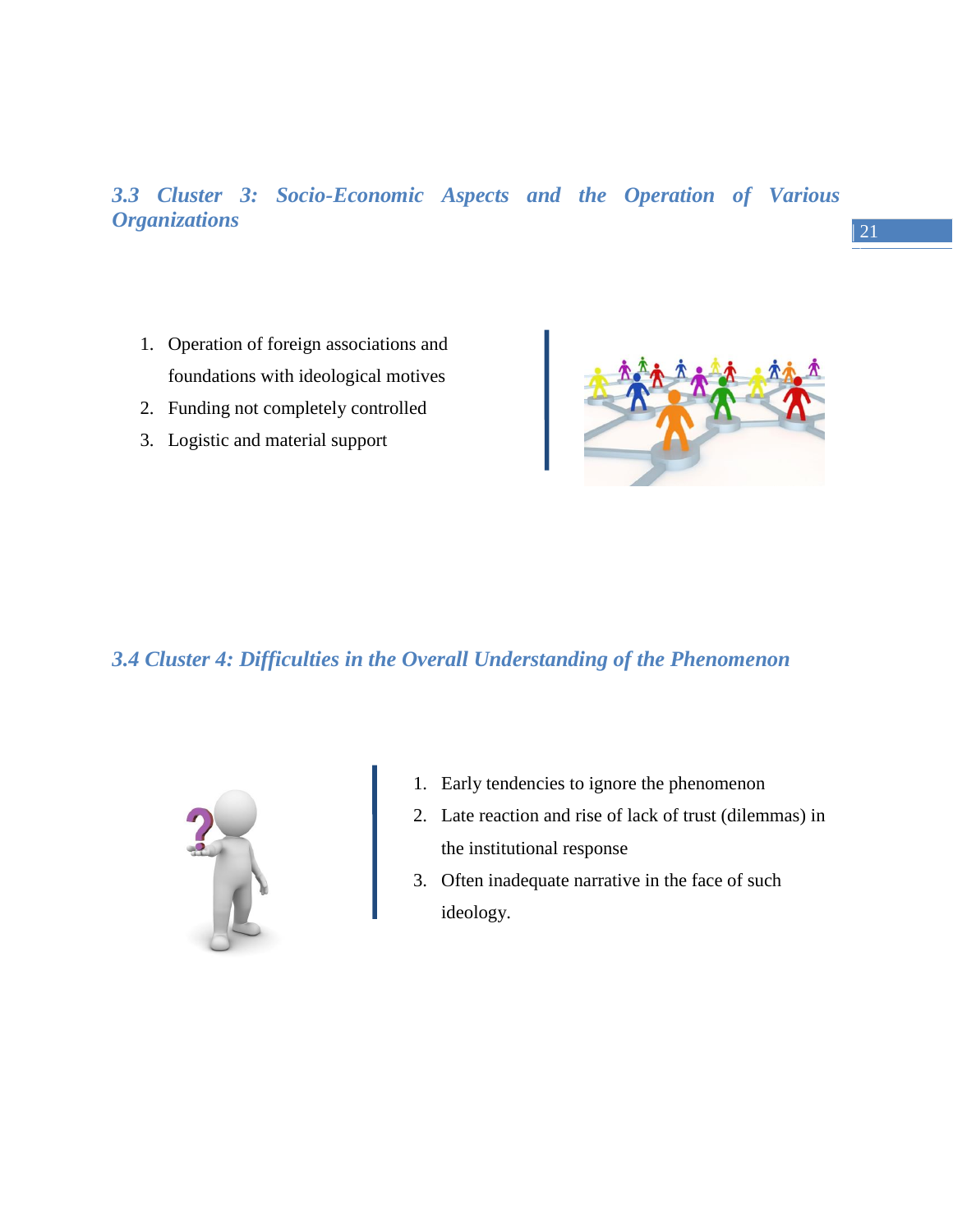## <span id="page-21-0"></span>**4. WHAT MUST BE DONE?**

national and international actors and stakeholders in addressing the prevention of violent  $\frac{22}{2}$ Programs should focus on communities and local initiatives. The orientation of the various radicalization and extremism should be fully under ownership of local activists, communitybased organizations and local initiatives, based on the specifics of each locality.

## <span id="page-21-1"></span>*4.1 What have we learned so far?*

- 1. Everything happens in the community. Therefore, the community is the mechanism that can best prevent the expansion of this ideology and reduce youth radicalization;
- 2. The thematic capacities of different local actors must be strengthened. In this area, it is extremely necessary to establish thematic capacities for municipal institutions, civil society, schools (teachers and headmasters), community-based organizations, as well as families.
- 3. Local Initiatives for the prevention of violent extremism and radicalization should be strongly increased. These local initiatives should include the family, childhood friends, school friends, work colleagues, the neighborhood, or settlement, in order to include the entire community.
- 4. The capacities of the Community Security Forums must be increased, and public awareness of the existence and potential of these forums must be raised.

#### <span id="page-21-2"></span>*4.2 ICK Engagement*

It is clear that the role of the Islamic Community of Kosovo (ICK) is one of the most important in preventing the spreading of violent extremism in the name of religion, as well as in the deradicalization of individuals. *"The Islamic Community of Kosovo, explicitly distances itself*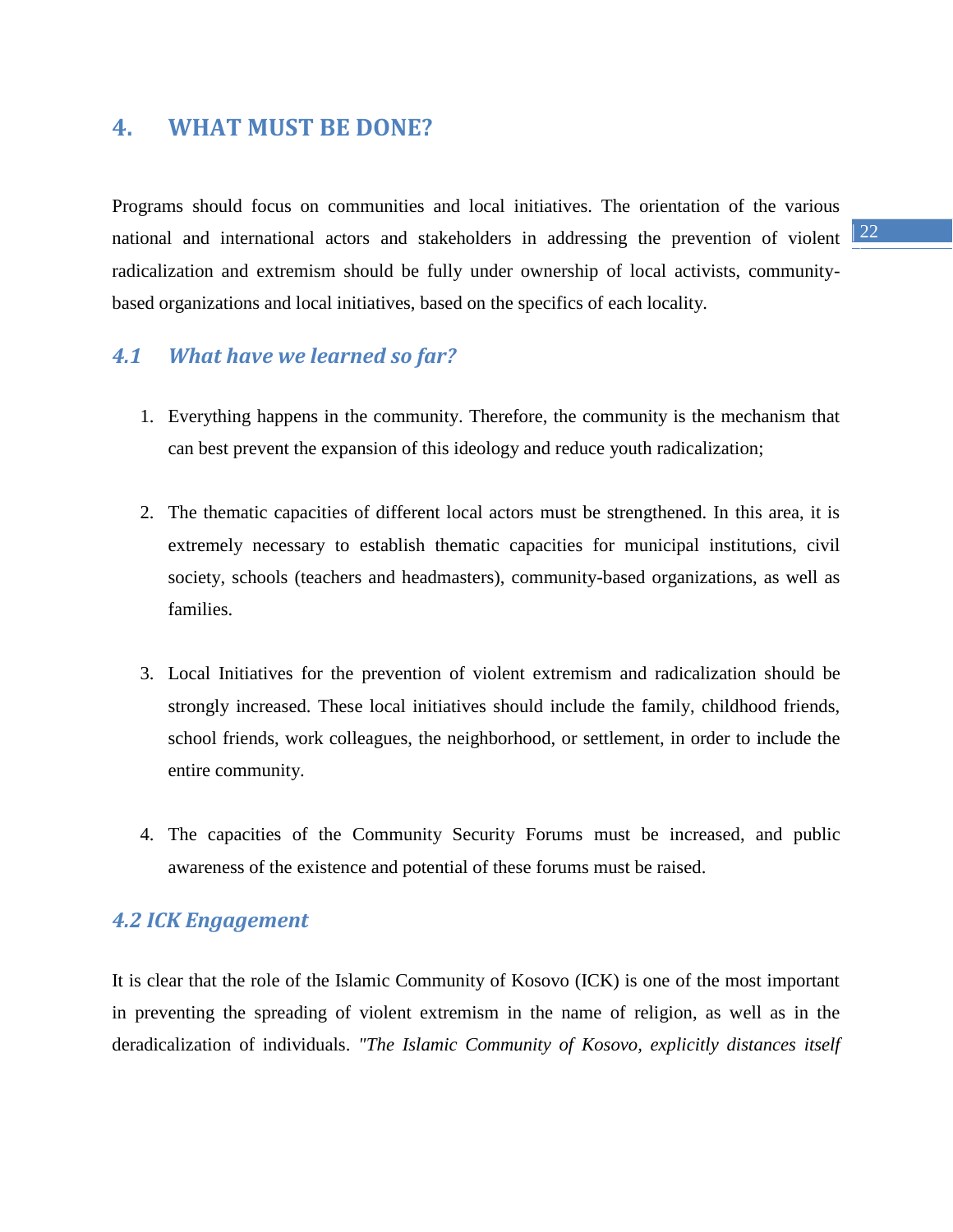*from youth manipulations through doctrines that have nothing to do with Islam. They are manipulating youth for purely political reasons and they have nothing to do with religion "<sup>32</sup>*

In fact, to achieve a higher level of success, the overall coordination of activities to prevent violent extremism is indispensable. The actions of law enforcement institutions, despite having had big effects, can not be seen as the only way to achieve sweeping success. *"... it is the civil society, religious communities, the entire social and political spectrum of the country, that must*  do more than the Kosovo Police, which is an excellent police force, but can not do everything"<sup>33</sup>.

Perennially, the ICK has been asked to play a more active role. The ICK has played its significant role in clarifying the doctrines of the Islamic faith in relation to the doctrines used for manipulative purposes<sup>34</sup>. However, better coordination of all state and non-state actors is indispensable. In more advanced stages, the recruitment of young individuals to join terrorist groups in war zones in Syria and Iraq is made through closed and private methods, based on the operation of certain groups, which have managed to build submissive liaisons between individuals and certain leaders.<sup>35</sup> Interpretations in these kinds of groups are based on individual approaches and have nothing to do with divine aspects. *"Individuals and groups who follow this misguided ideology, apart from the appropriated hadiths, rely even on fatwas/religious edicts of scholars of different times, considering them sacred, without thinking and reasoning that their decisions are human and not divine in character."<sup>36</sup>*

However, the institutions of the Republic of Kosovo, particularly the security institutions, which have done a great job in discovering and preventing terrorist plots, may serve only to treat the symptoms of radicalization and not the cause of it."<sup>37</sup>

 $\overline{a}$ 

<sup>&</sup>lt;sup>32</sup> Excerpts from the speech of the Head Imam of the Islamic Community of Kosovo, Sabri Bajgora, at the conference "Civil Society Engagement Against Violent Extremism", SPRC, Prishtina: February 28, 2017.

<sup>&</sup>lt;sup>33</sup> Excerpts from the speech of Minister of Interior, Skender Hyseni, at the conference "Civil Society Engagement Against Violent Extremism", SPRC, Prishtina: February 28, 2017, [http://mpb.rks-gov.net/News.aspx?ID=905,](http://mpb.rks-gov.net/News.aspx?ID=905) last accessed on March 12, 2017 (16:00).

<sup>&</sup>lt;sup>34</sup> Excerpts from the speech of the Head Imam of the Islamic Community of Kosovo, Sabri Bajgora, at the conference "Civil Society Engagement Against Violent Extremism", SPRC, Prishtina: February 28, 2017.

<sup>&</sup>lt;sup>35</sup> Findings from the Kacanik Focus Group, on February 4, 2017.

<sup>&</sup>lt;sup>36</sup> Excerpts from lecture of Prof. Dr. Xhabir Hamiti, Professor at the Faculty of Islamic Studies, during SPRC training activities with activists in municipalities, 2-11 February 2017.

<sup>&</sup>lt;sup>37</sup> Republic of Kosovo, Strategy for the Prevention of Violent Extremism and Radicalization that Lead to Terrorism 2015-2020, p. 4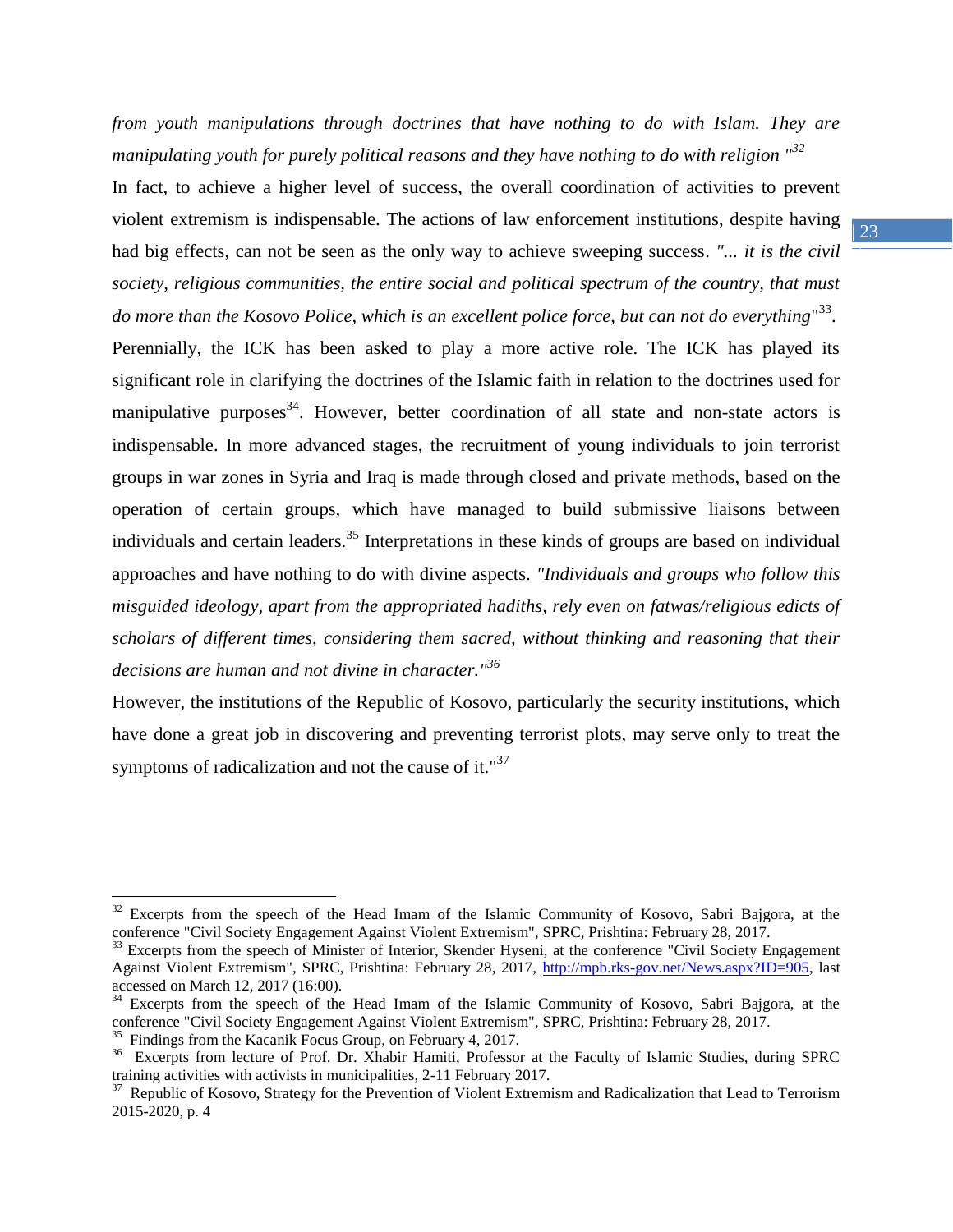# <span id="page-23-0"></span>**5. ROLE OF MUNICIPALITIES: COMMUNITY SECURITY FORUMS**

### <span id="page-23-1"></span>*5.1 Community Security Forums in Kosovo*

As the most direct local mechanisms in liaison with the citizens and the community as a whole, the Community Security Forums are extremely important to address problems or difficulties of various dimensions. Community Security Forums represent an extremely valuable mechanism to support the implementation of security initiatives in the community.

Using these local mechanisms to address issues dealing with radicalization and the spreading of violent extremism visibly facilitates the identification of cases, influencing factors and direct causes. Although so far there have been periods and certain activities that relate the role of the Community Security Forums to the prevention of violent extremism, the level of knowledge of local citizens and activists, in municipalities covered by the SPRC project, is not sufficient.<sup>38</sup>

These forums bring together members of local communities, police officers and local partners and institutions working together to improve community security and quality of life. They act as consultative bodies, whose role is to raise awareness about the nature of crime, disorder and violent behavior and identify security issues.

The multiple level of the Community Ssecurity Infrastructure encompasses the philosophy that community members should work together with the responsible leaders in open and accountable partnerships to effect change in their communities.

Three types of forums are established in Kosovo to support the notion of security in the community:

- 1. Municipal Community Safety Council (MCSC)
- 2. Local Public Safety Committees (LPSC)

 $\overline{a}$ 

3. Action Teams for Community Safety (ATCS)

<sup>&</sup>lt;sup>38</sup> On the basis of discussions in focus groups and dialogs in the community in Ferizaj, Kaçanik, Gjilan, Peja and Mitrovica, the SPRC found that citizens and local activists are not sufficiently aware of the existence, functioning, responsibilities and capacities of these Community Security Forums in their municipalities. Consequently, it is indispensable to establish the capacities of these forums.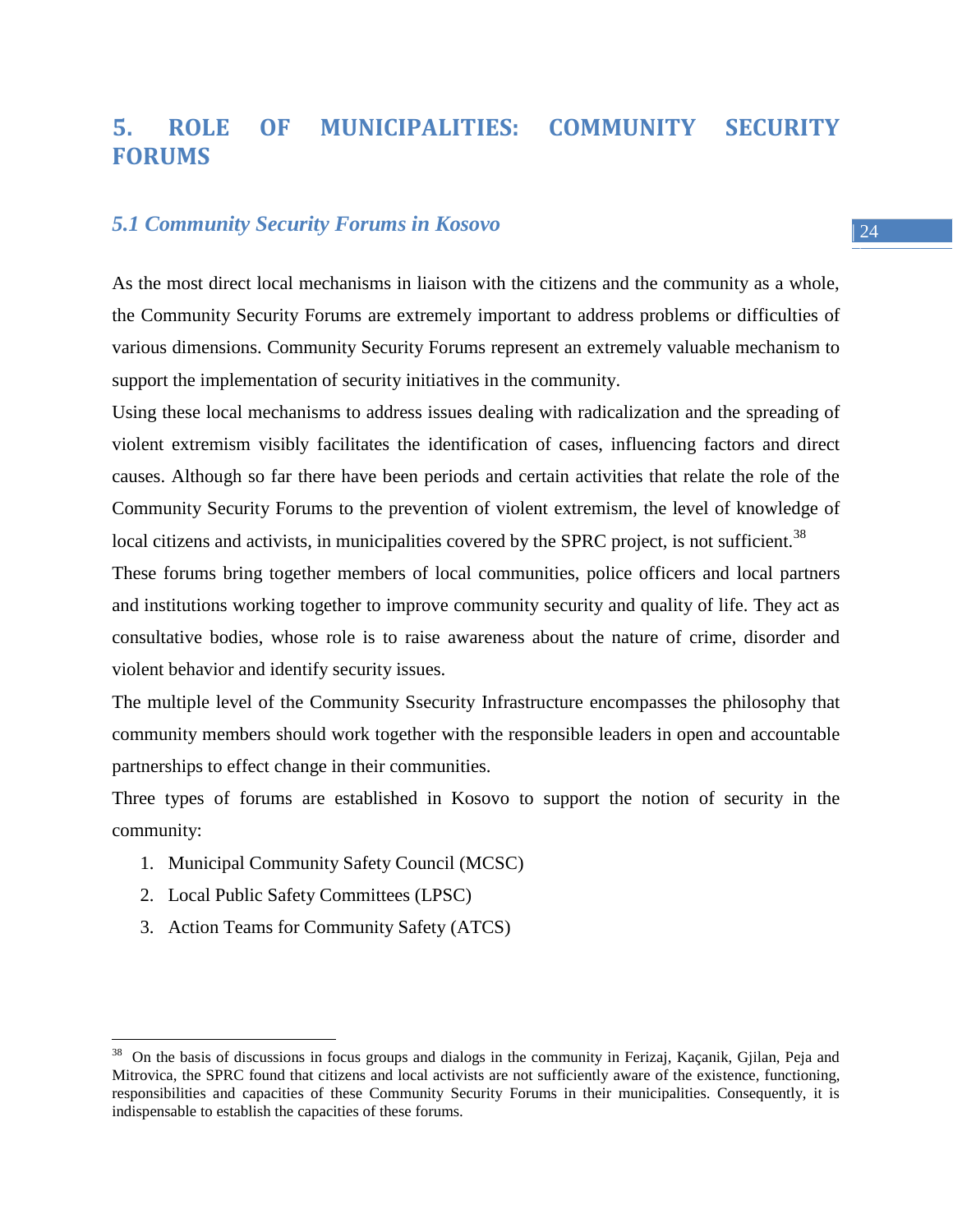

Figure: Security Forums. Source, OSCE, Department of Public Safety, Sector for Development of Security in Community

## <span id="page-24-0"></span>*5.2 Municipal Community Safety Council (MCSC)*

 $\overline{a}$ 

The Municipal Safety Council (MCSC), established between the security forums hierarchy or municipal level, is an inter-agency consultative body for local security issues. Since their establishment, the MCSCs are intended to serve as community mechanisms for consultations on security, and their objective is to support the coordination of security structures at the local level, and to contribute to a safe and secure environment.<sup>39</sup> In line with the decentralization process, the MCSCs have the potential to become powerful actors in the field of public security. The decentralization process has transferred some powers from the central to the municipal level. As the main mechanism of local consultations on security, the MCSCs are based on meetings of various stakeholders who can add value to the local security debate.

The establishment of MCSCs in Kosovo was based on UNMIK Regulation No.2005/54, which aimed at greater involvement of the community in local interactions between police and the municipality.

<sup>&</sup>lt;sup>39</sup> Kosovar Center for Security Studies (KCSS), Report on Municipal Community Safety Councils, Evaluation and Supervision of Democratic Governance Mechanisms of Municipal Community Safety Council. Prishtina: 2010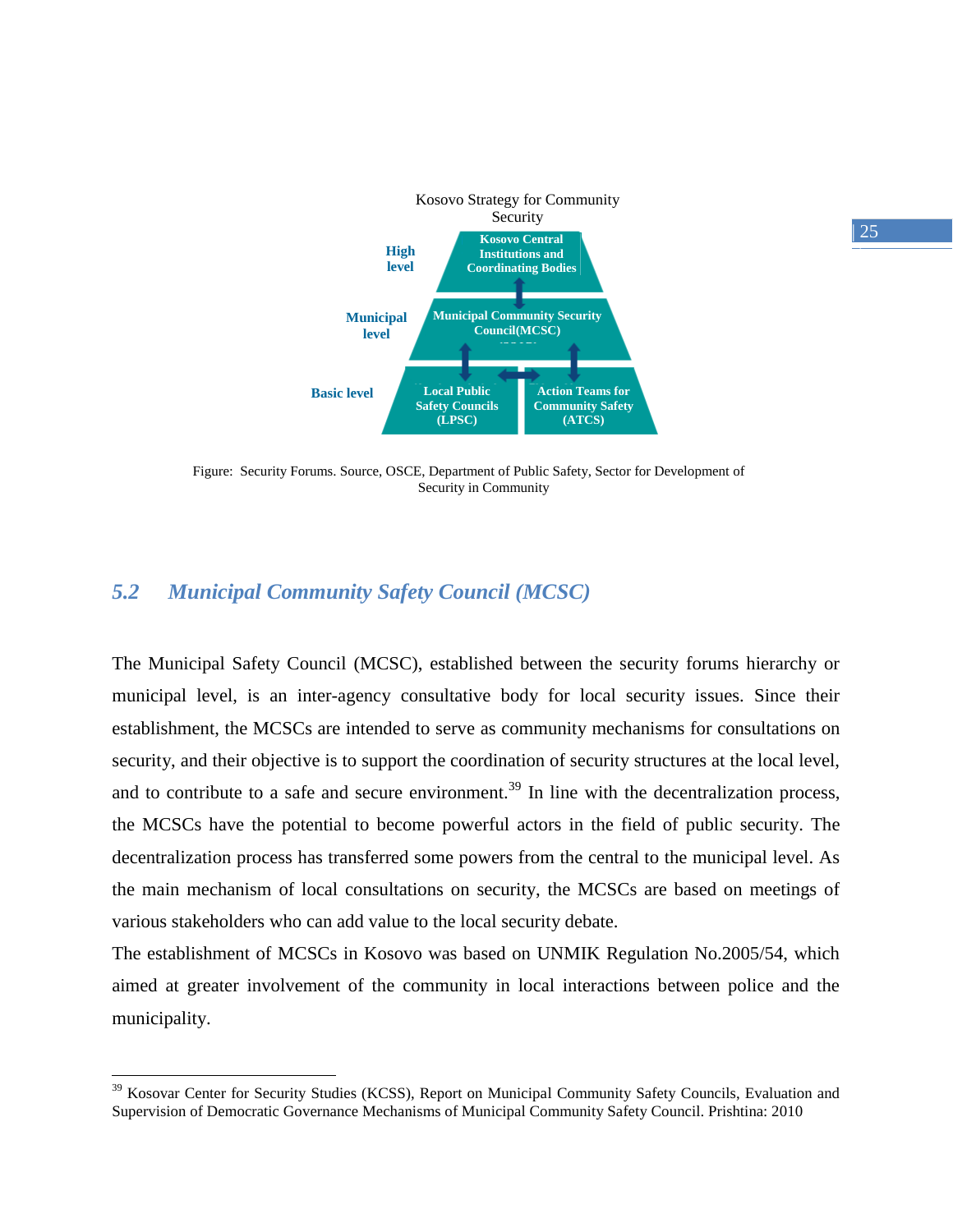The importance of the MCSCs has increased after approval of the Administrative Instruction No. 08/2009 MIA - 02/2009 MLGA on Municipal Community Safety Councils, which instructs the mayors/chairpersons of the MCSCs to lead functional forums for community security at the municipal level, in close cooperation with the Kosovo Police. Moreover, the active involvement of police station commanders was further promoted by the Administrative Instruction no. 13/2009 "Police Cooperation with municipalities and communities."

**The National Strategy on Community Security defines the MCSCs** "as municipal advisory bodies on security issues, which in cooperation with the police, analyze and review all the community security issues for the benefit of all citizens living in the municipality. The purpose of the MCSCs is to raise awareness about different types of crime, disturbance of peace and violent behavior within the local community, and to identify local concerns regarding public security"<sup>40</sup>.

The Administrative Instruction no. 08/2009 MIA - 02/2009 MLGA, defines the MCSCs as *"the main municipal consultative body for security issues, which in cooperation with police, reviews and resolves all security issues for all communities in the interests of the all citizens within the municipality".* Now, the establishment of MCSCs is based on the Administrative Instruction no. 27/2012 MIA - 03/2012 MLGA on Municipal Community Safety Councils, supported in the aforementioned documents.<sup>41</sup>

This Administrative Instruction stipulates the establishment, composition, objectives, tasks and responsibilities of the Municipal Community Safety Councils in each municipality of the Republic of Kosovo, and it also regulates the manner of their functioning<sup>42</sup>. Under this instruction, each municipality must establish its MCSC by decision to be issued by the municipal assembly.<sup>43</sup> The MCSC's composition shall reflects all-inclusiveness. The mayor is also the chair of the MCSC $44$ . Other representatives are the commander of the police station of the municipality, representatives of religious communities, representatives of all ethnic communities,

 $^{40}$  National Strategy on Community Security and Action Plan 2011-2016, II.3 Mechanisms

<sup>&</sup>lt;sup>41</sup> The Administrative Instruction no. 08/2009 MIA - 02/2009 MLGA on Municipal Community Safety Councils was amended this year, because it was considered unenforceable, primarily to address the issue of compensation for members' participation in MCSC meetings. For more details see Section 18 of the Administrative Instruction no. 27/2012 MIA - 03/2012 MLGA on Municipal Community Safety Councils

<sup>42</sup> Administrative Instruction no. 27/2012 MIA - 03/2012 MLGA on Municipal Community Safety Councils

 $43$  ibid, Article 3

<sup>&</sup>lt;sup>44</sup> ibid, Article 8.1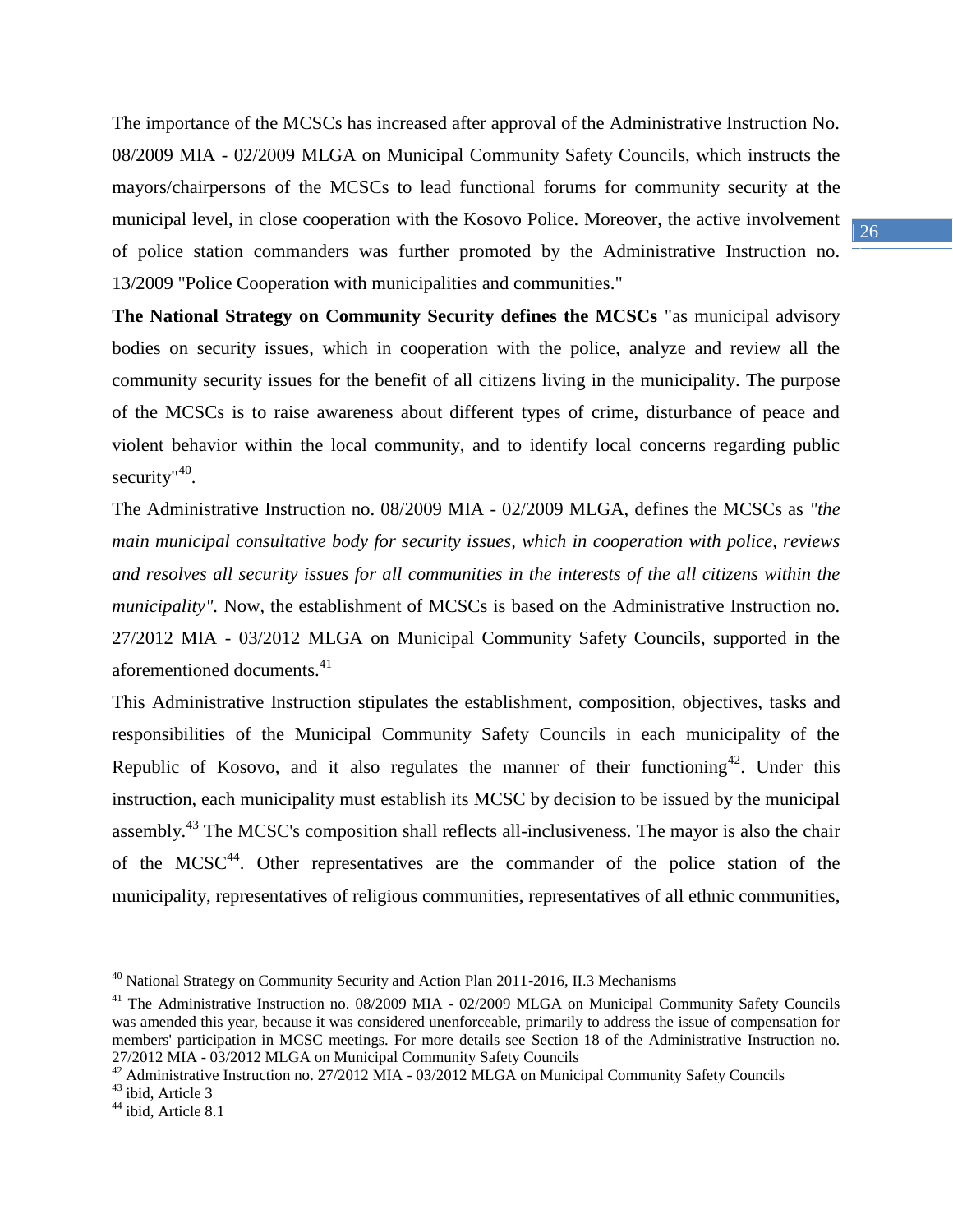directors of the relevant municipal departments, representatives of the Kosovo Security Force, representative of the Local Public Safety Committee and Action Teams for Community Security, representatives of NGOs, media, business community, persons with disabilities<sup>45</sup> etc.

Some of the objectives of the MCSCs are:  $46$ 

- Increasing citizens' awareness regarding the nature of crimes, disorders and violent behaviors in the local community;
- Identifying concerns, recommending action plans and relaying them to municipal authorities;
- Building trust between police and citizens by building partnerships and joint initiatives for solving security problems in each community;
- Representing the views and concerns of all citizens on issues of crime and other issues related to the quality of life.

The MCSCs shall prepare an annual work plan and develop projects to increase and improve community security<sup>47</sup>, and that deal with the identification of negative phenomena that tend to disturb public security, and shall recommend action plans<sup>48</sup>. Cooperation with police<sup>49</sup> in preventing actions which threaten community security, and with central institutions<sup>50</sup> dealing with public security, in order to create a safer environment in the community, as well as entering into cooperation agreements with MCSCs of neighboring municipalities<sup>51</sup> on community security issues that exceed the limits of their municipality, which are necessary to maximize the effects on the creation of community security.

For the realization of projects, the MCSC can seek support from the Municipal Assembly for the financing of projects<sup>52</sup> and, through the municipality, can request from any non-governmental organization to finance projects related to community security<sup>53</sup>. The MCSC is expected to hold at least six (6) meetings per year, three (3) of which must be held in the first six months of the

<sup>49</sup> Ibid 1.3

- <sup>50</sup> Ibid 1.4
- $51$  Ibid 1.5
- $52$  Ibid 1.6
- <sup>53</sup> Ibid 1.7

<sup>45</sup> Ibid, Article 4

<sup>&</sup>lt;sup>46</sup> Ibid, Article 5

<sup>47</sup> Ibid, Article 6, paragraph 1.1

<sup>48</sup> Ibid. Article 6, paragraph 1.1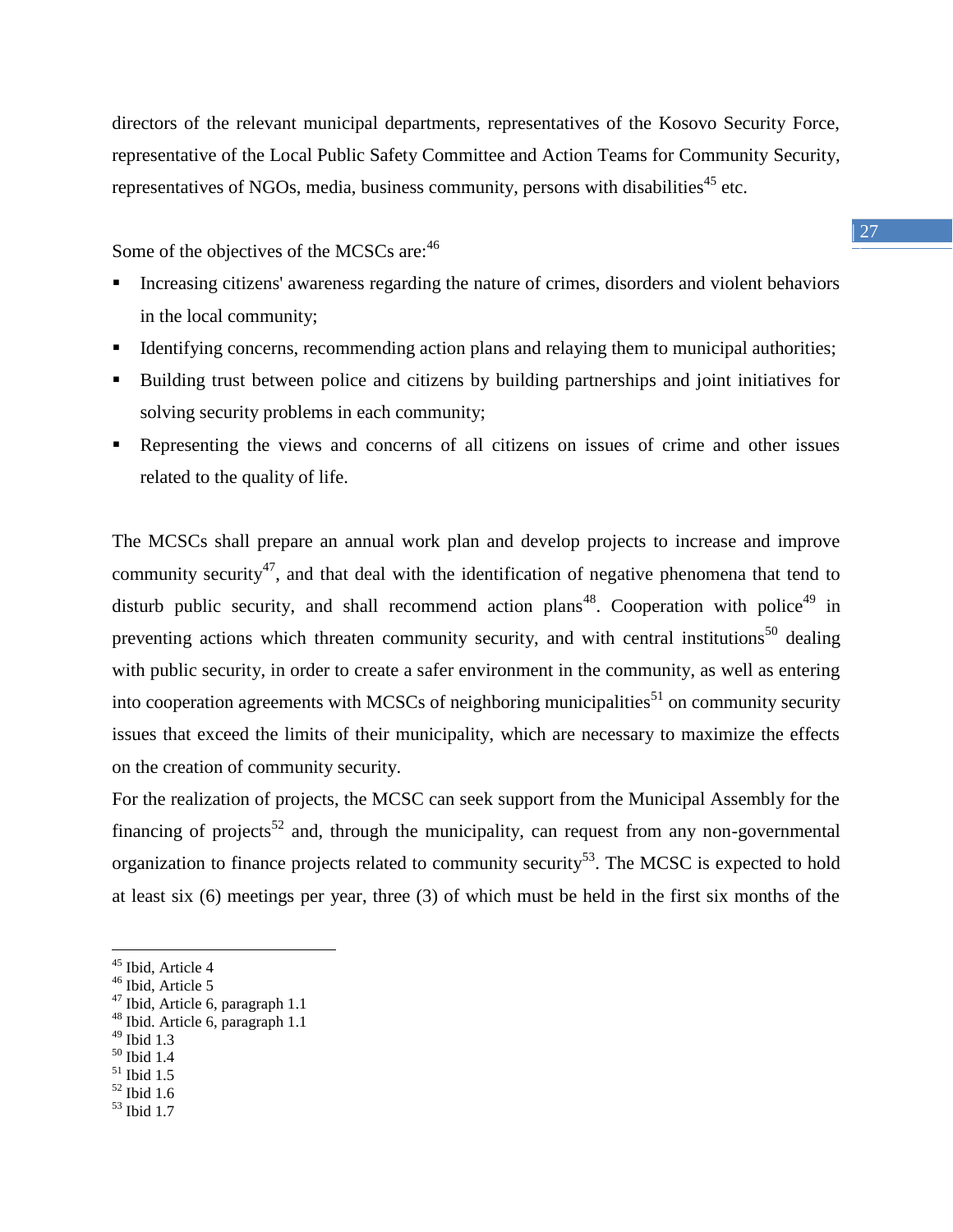calendar year;<sup>54</sup> it may meet more often, or on the basis of need and requirements. In MCSC meetings, decisions on issues that require voting, are made by majority of votes of the present members.<sup>55</sup>

### <span id="page-27-0"></span>*5.3 Action Teams for Community Safety - ATCS*

Part of the strength of a society lies in the willingness of citizens to make a difference.<sup>56</sup>

The Department of Justice of the United States, in partnership with the Department of Public Security of the OSCE mission in Kosovo, in 2003, initiated the program "Action Teams for Community Safety" as a pilot program in four  $(4)$  municipalities in Kosovo.<sup>57</sup> The ATCSs consist of interested residents, police officers and municipal officials, who come together to work in partnership with other stakeholders to identify and implement solutions for security and order problems they face in their communities. Based on the philosophy of community-oriented police, the function of ATCSs is to bridge people and institutions that deal with various issues, such as environment, traffic safety, poor living conditions in the community and anti-social behavior in schools, which are very important.

Since the inception of the program in 2003, the ATCSs treated different roots of crime, security concerns and order, from traffic safety to domestic violence, from violence in schools to the dangers of stray dogs.

Each ATCS is formed as a result of a thorough selection and training program, before starting their work to create viable partnerships to identify community concerns, followed by the implementation of long-term solutions from the bottom up.<sup>58</sup>

The program is methodologically designed to engage and establish volunteer teams from the community, police and local government officials, to work together in order to identify and set

<sup>54</sup> Ibid, Article 11.1

<sup>55</sup> Ibid, Article 12.1

<sup>&</sup>lt;sup>56</sup> Department of Justice of the United States, International Criminal Investigative Training Assistance Program, Training Action Teams for Community Safety 2012, leaflet on the program "Together for a safer community"

<sup>&</sup>lt;sup>57</sup> Department of Justice of the United States, International Criminal Investigative Training Assistance Program and OSCE Mission in Kosovo, Department of Public Safety "Action Teams for Community Safety - Impact Assessment", 2008.

 $58$  Ibid. p. 11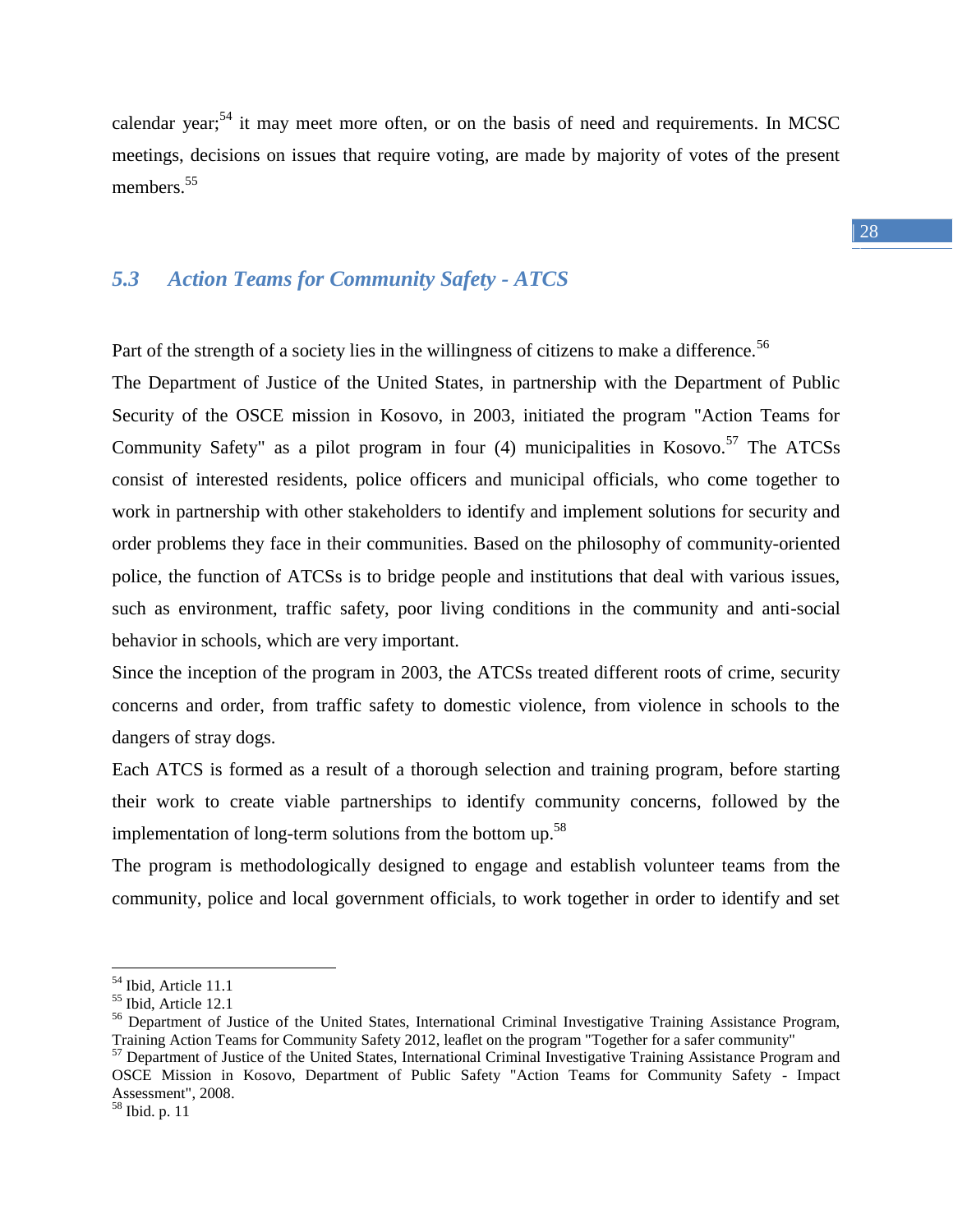priorities and find common solutions to security problems in the community such as crime, freedom of movement and living conditions.<sup>59</sup>

Each ATCS is made up of its members, team leaders and one or two coordinators. At regular intervals, the coordinators of the CSATs meet in an inter-municipal forum<sup>60</sup> in order to share ideas, resources, best practices, and discuss the current challenges and successes.<sup>61</sup>

The CSAT Program is based on the principles of community policing and trying to build new connections and support the current relations between citizens, the community, the Kosovo police at the local level and local government officials.<sup>62</sup> The CSATs represent the common people, because they represent a wide cross-section of volunteers of all ages, professions and backgrounds/status.

The training program of CSAT members incorporates communication and facilitation, partnership building, problem solving, conflict resolution, as well as the project's action plan. This program also applies to the training of police officers in the community<sup>63</sup> in order to ensure identical knowledge, common understanding of the concept and harmonious interaction between members and police officers.

Since their establishment, the CSATs have had a significant impact on security issues and in enhancing the quality of life in the communities in Kosovo. One issue regularly addressed by CSATs with considerable success, is traffic safety. CSATs have shown effectiveness in dealing with security issues in the community, such as: placement of traffic signs near schools, addressing various forms of theft, problems with stray dogs, interethnic reconciliation and reintegration, hooliganism and violence in schools, domestic violence, environmental projects and many more other issues, which make CSATs an essential part of the Kosovo infrastructure for community security.<sup>64</sup>

 $\overline{a}$ 

<sup>&</sup>lt;sup>59</sup> Department of Justice of the United States, International Assistance in Criminal Investigation Program, Training Action Teams for Community Safety 2012, leaflet on the program "Together for a safer community"

 $60$  Since 2003, the MCSCs Executive Council has held over 30 meetings

<sup>&</sup>lt;sup>61</sup> Department of Justice of the United States, International Assistance in Criminal Investigation Program, Training Action Teams for Community Safety 2012, leaflet on the program "Together for a safer community"  $62$  Ibid.

 $63$  Department of Justice of the United States, International Assistance in Criminal Investigation Program, Training Action Teams for Community Safety 2012, leaflet on the program "Together for a safer community"  $<sup>64</sup>$  Ibid.</sup>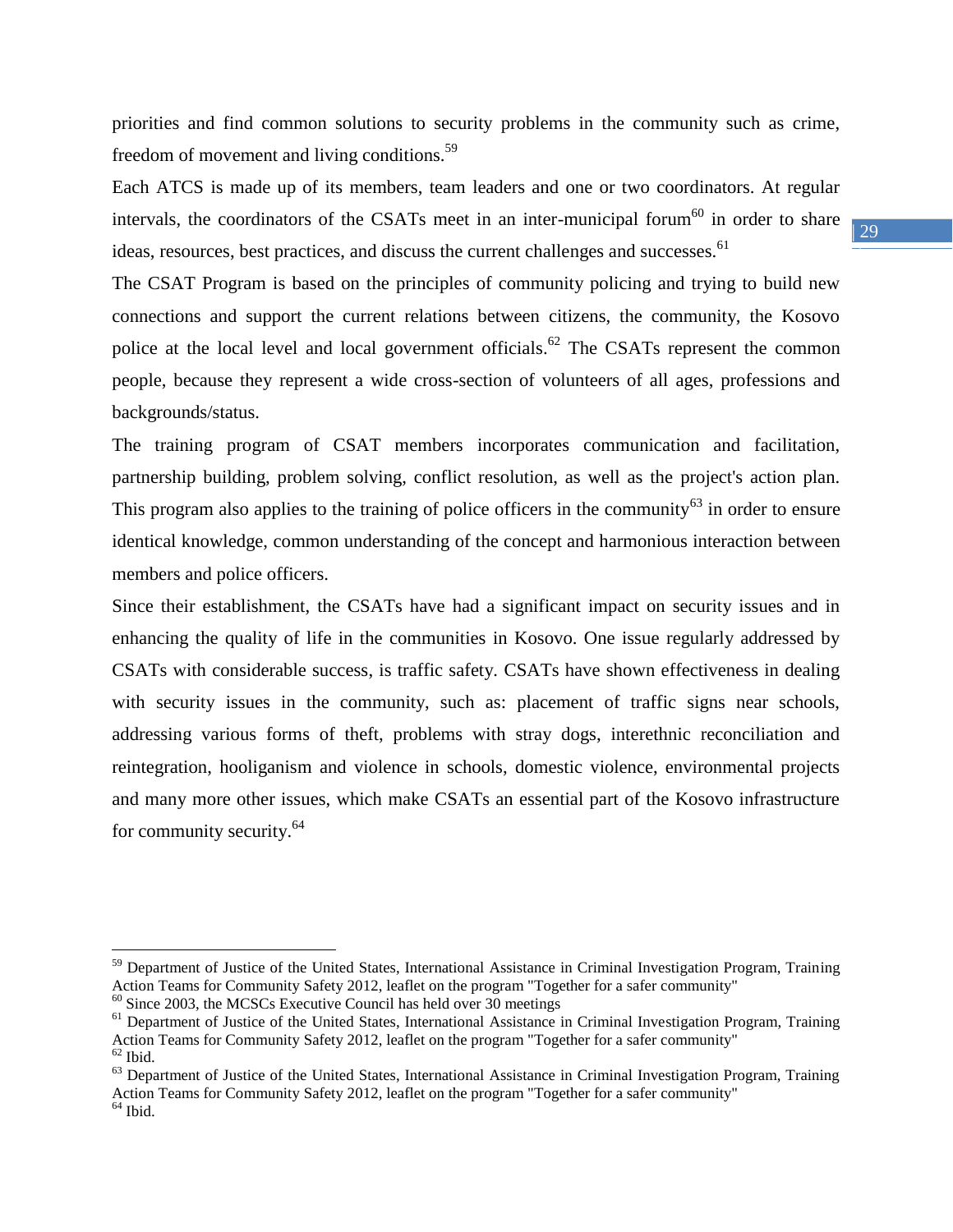One of the main concerns related to the development of the security sector in Kosovo, was the lack of local ownership, especially during the first and second stage<sup>65</sup>. CSAT are included by the Kosovo government in the National Strategy for Community Sesurity<sup>66</sup> and in the Strategy of the Kosovo Police for Community Safety,  $67$  which as documents refer to community security policies, as well as the administrative instruction for MCSCs.<sup>68</sup>

# <span id="page-29-0"></span>*5.4 Local Public SafetyCommittees - LPSC*

 $\overline{a}$ 

As one of the security forums pertaining to the basic level of the hierarchy of the community security infrastructure in Kosovo, the LPSCs include the highest number of people that represent the community in general. The LPSCs are able to address issues of security, crime, safety and life from the bottom-up through the establishment of positive and effective partnerships, by using the process of problem solution. Through open channels of mutual communication and cooperation, the LPSCs support the work of MSCSs.

LPSCs were created under UNMIK Regulation 2005/54 on the Framework and Guiding Principles of the Kosovo Police Service.<sup>69</sup> After the completion of the transition from UNMIK Police to the Kosovo Police, the Law on Kosovo Police (adopted in 2008 and later amended in 2011) in article 7 "Community Relations" has transferred the authority to decide regarding the establishment of LPSCs to the Director General of the Kosovo Police.

The purpose of the LPSCsis to provide local communities with a voice in the policing of their areas, to be consultative bodies in the field of crimeand security, identifying issues of concern, development and implementation of effective projects, to address these issues at the local level, in a close working relationship with Municipal authorities, local communities and police.

 $65$  The post-conflict period (1999 - 2005) saw the launching of efforts for the democratization and development of the security sector. In this period, decision-making rested with the international presence, which involved UNMIK as one of the main actors. The period 2005 - 2008 marks the transfer of powers and reform of security institutions.

<sup>&</sup>lt;sup>66</sup> "Duties and responsibilities: CSATs are various groups of people including representatives from the community, local governments and police, which aim at identifying and addressing issues related to crime, safety and quality of life, to achieve the common goal of creating a safer community. CSATs are established by ICITAP Program/Department of Justice - USA and assisted by the OSCE mission in Kosovo. See strategy pg. 17 <sup>67</sup> See the document, action plan

<sup>&</sup>lt;sup>68</sup> See article 1.10 and 1.11. of AI no. 27/2012 MIA - 03/2012 MLGA on Municipal Community Safety Councils

<sup>69</sup> See UNMIK Regulation No. 2005/54 on the Framework and Guiding Principles of the Kosovo Police Service, December 20, 2005[, http://www.unmikonline.org/regulations/unmikgazette/02english/E2005regs/RE2005\\_54.pdf](http://www.unmikonline.org/regulations/unmikgazette/02english/E2005regs/RE2005_54.pdf)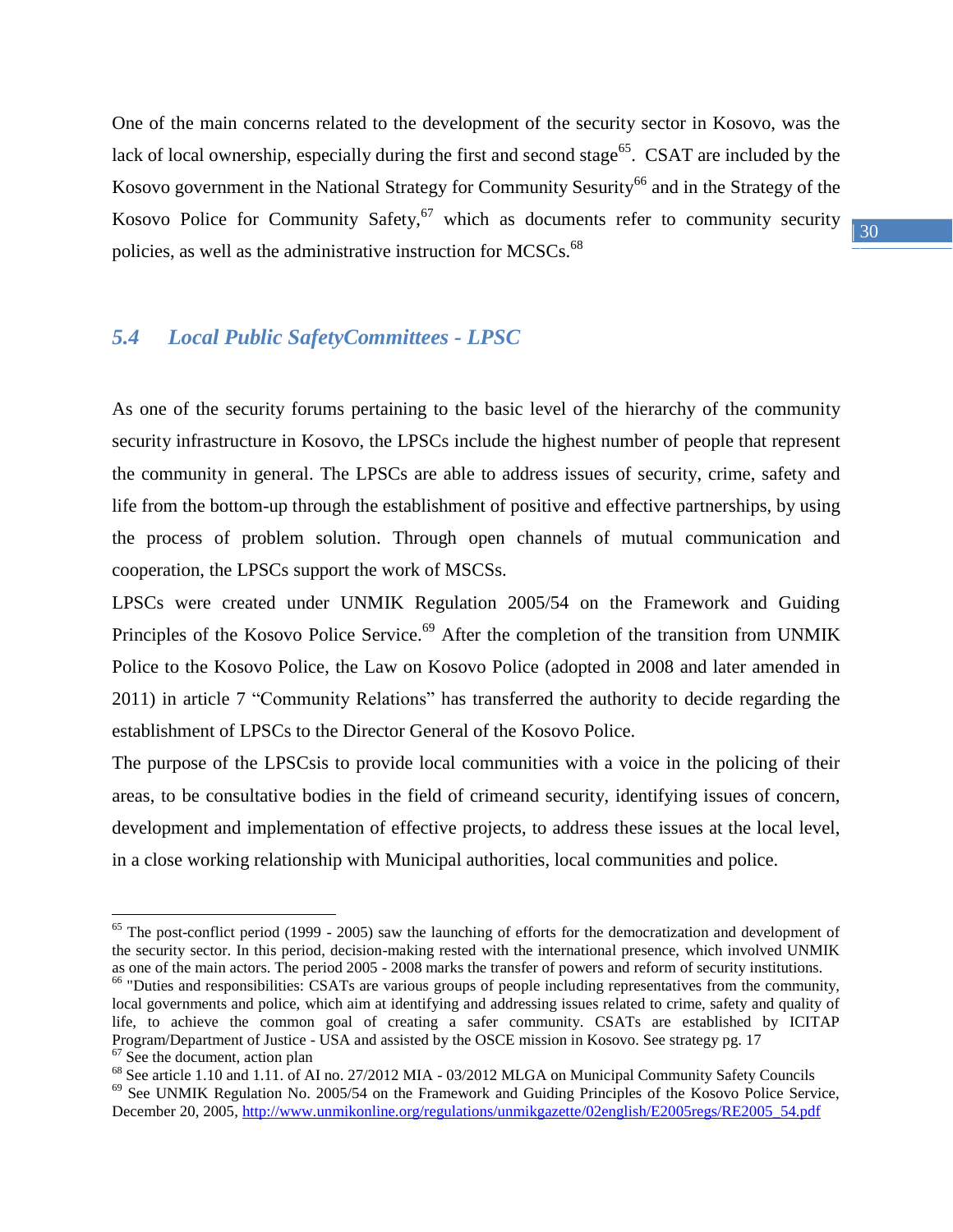LPSCs are local consultative and advisory bodies to station commander, who must consult LPSCs about the level of crime and disturbance of peace and order in their area, in this way they keep them informed and aware on issues of local security. LPSCs can help identify methods of development and effective implementation of projects and action plans that directly affect those problems.<sup>70</sup>They play and important role in providing vertical and horizontal connections between the institutions and citizens of Kosovo in an infrastructure of community security.

The idea of the establishment and existence of the LPSCs is to develop new relations and support between community members, municipal and police representatives, creating multiple forums for interaction and to provide inclusiveness. The premise is that people shall work together towards a common goal, by respecting and trusting each other, by building a strong foundation to address common concerns and to solve local issues. The desired outcomes of this community interaction are reduction of crime and improvement of life and security in the community.<sup>71</sup>

In March 2011, was created the legal framework of the LPSCs, "General Conditions for the Establishment and Operation of Local Public Safety Committees" adopted by the General Director of Kosovo Police,<sup>72</sup> with instructions for LPSC members. This framework helps them receive significant support in identifying, designing and proposing solutions to community problems and challenges. According to Article 7.5 of the Law on Police (no. 04/L-076) the Director General shall have the right to establish Local Public Safety Committee (LPSC) as an advisory body within any specific area in each municipality, whenever it is in the best interest of the community and effective community policing<sup>73</sup>.

The General Conditions for Local Public Safety Committees define the LPSC *"as a consultative body which should be informed of the nature and level of crime, disorder and violent behavior, to recognize the security issues and identify the methods of developing and implementing effective projects and action plans. The LPSC shall address issues of local crime, community safety issues and living conditions to the relevant institutions."<sup>74</sup>*

 $\overline{a}$ 

 $70$  Kosovo Police, Standard Operating Procedures for Local Public Safety Committees, March 9, 2011, Chapter V, Role and Responsibility of the LPSC, paragraph 1

<sup>&</sup>lt;sup>71</sup> The Capacity Building Program for Local Public Safety Committees, Security and Public Order Department, OSCE Mission in Kosovo

 $72$  The General Conditions for Local Public Safety Committees were drafted by an inter-institutional working group and approved by the Director General of the KP in 2011.

 $<sup>73</sup>$  In a geographic area of responsibility of a police station, one or more LPSCs may be established, always based on</sup> the need to analyze their existence, see: Kosovo Police, Standard Operating Procedures for Local Public Safety Committees, March 9, 2011, Chapter V, Procedures, paragraph 4

<sup>&</sup>lt;sup>74</sup> Kosovo Police, General Conditions for Local Public Safety Committees, chapter: General Principles.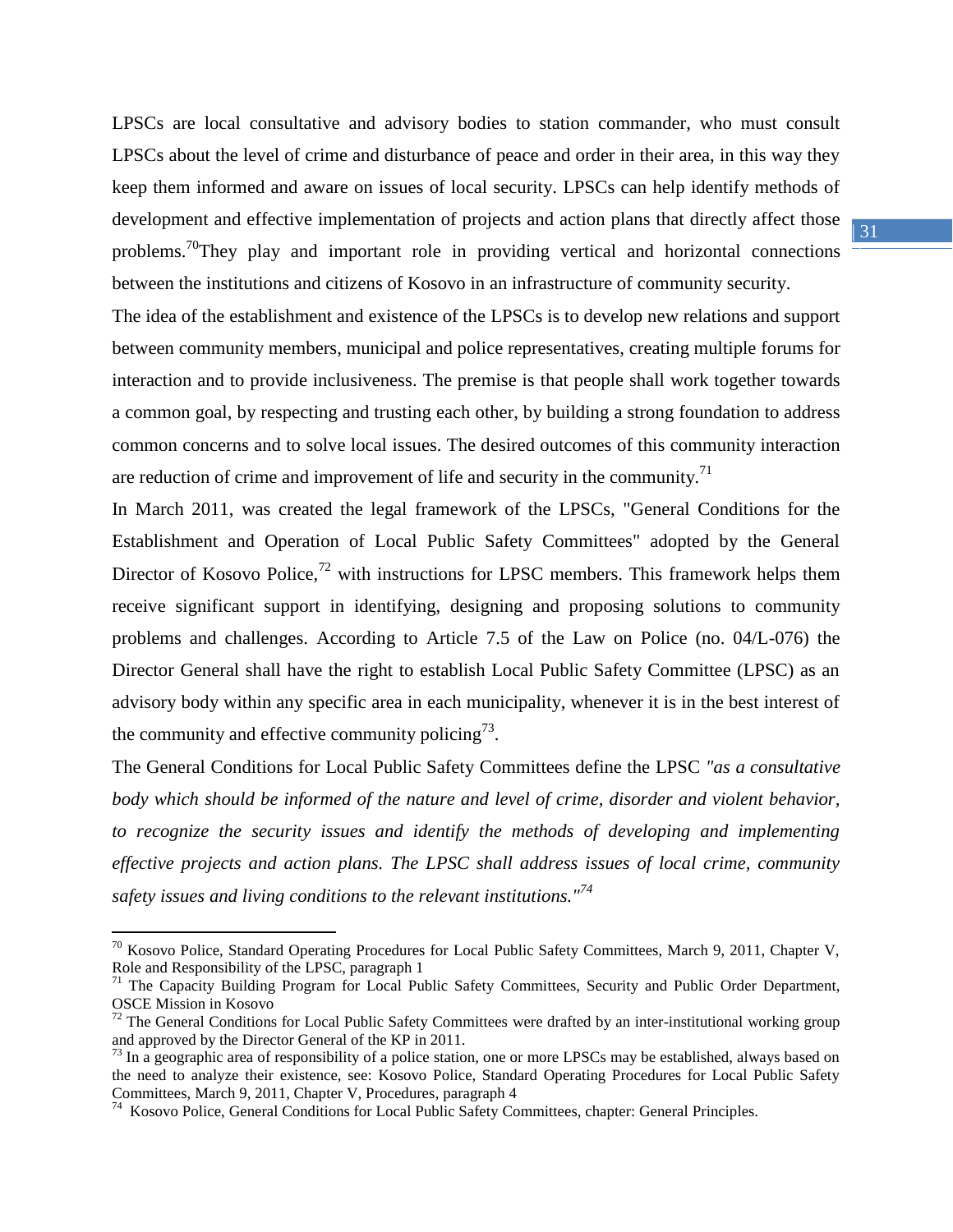Based on the Kosovo Police Law and the general conditions, the LPSCs may be established in two ways $^{75}$ :

- *The community can initiate the establishment of the LPSC* whenever they feel it is necessary in that locality. In order to achieve this, the community should address its request to the commander of the police station.
- *Commanders of police stations may propose the establishment of the LPSCs* based on an assessment of crime trends' developments in the area of operation of the LPSC, tensions in the community or on the basis of security issues.

As formulated in this assessment, the Station Commander shall have the support of the local community and respective LPSC. LPSC membersshall be selected from village leaders for the relative village/locality in close cooperation with Kosovo Police.

The composition of the LPSC should reflect the diversity of the local community. Attention should be paid to ethnicity, gender, age, religion and culture, to ensure a balanced membership and representation. Other members can include community leaders, schools, public health institutions, businesses and NGOs. The LPSC members should not have a criminal record or be involved in any activity or behavior that would destroy the LPSC's reputation.<sup>76</sup>

LPSCs have the right to be represented in their respective MCSC by at least one member.<sup>77</sup> This person shall normally be the chairman of the LPSC or his/her deputy. This representative shall submit to the MCSC issues that their LPSC is unable to resolve. The General Director of KP shall designate areas in which LPSCs shall be established, in accordance with the criteria issued in the police law, and is the authority that approves the establishment of the LPSCs.

LPSC members will not have any authority in law enforcement, but they can raise their concerns to appointed police officers. The LPSC can also send copies of documents of any correspondence to the Ministry of Interior (Department of Community Safety) to discuss them.<sup>78</sup> Despite the fact that the representation of the LPSCs in the MCSC is guaranteed in the Administrative Instruction<sup>79</sup>, in their role as chairs of MCSCs, mayors often do not invite LPSC

 $\overline{a}$ 

<sup>&</sup>lt;sup>75</sup> See ibid, chapter: Procedures for establishing the LPSC.

<sup>&</sup>lt;sup>76</sup> See ibid, chapter: Procedures for establishing the LPSC, membership in the LPSC, paragraph 5

<sup>77</sup> See Administrative Instruction no. 27/2012 MIA - 03/2012 MLGA on Municipal Community Safety Councils, article 1.10

 $78$  Ibid.

 $79$  See Administrative Instruction no. 27/2012 MIA - 03/2012 MLGA on Municipal Community Safety Councils, article 1.10 One representative of each Local Public Safety Committee;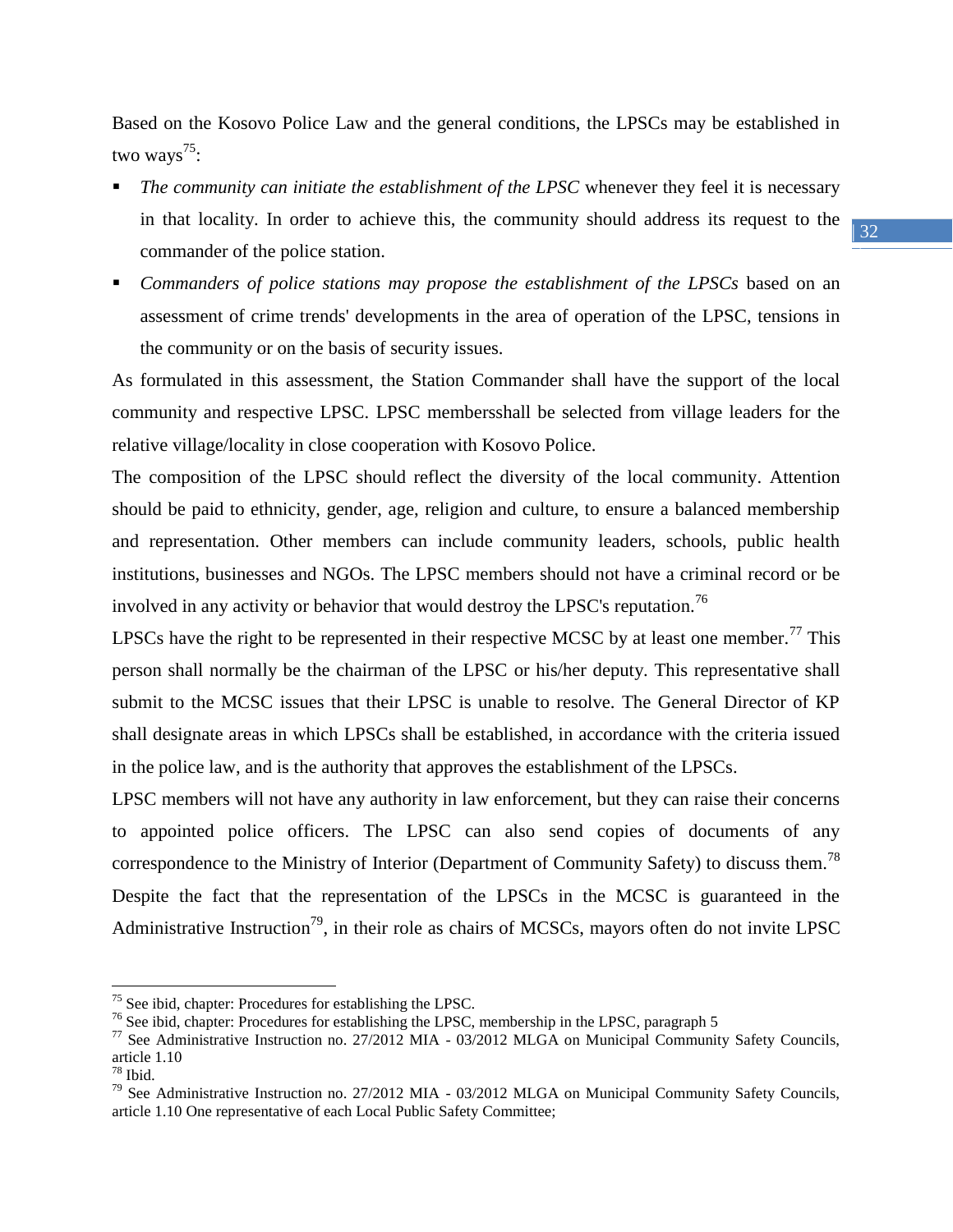members to meetings, which prevents them from raising concerns and addressing the issues of the communities they represent as LPSC members.<sup>80</sup>

## <span id="page-32-0"></span>*5.5 In what do Community Security Forums help?*

- Community safety and social cohesion is a differentiated approach tailored to respond to the challenges of any context, and it usually includes the following key pillars;
	- Increased local good governance and strengthening of local institutions.
	- Strengthened rule of law and governance of security sector.
	- Conflict prevention and support to peace building.
	- Provide alternative opportunities for employment and better life.
	- Improved community environment and improved delivery of services.
	- Address the spreading of means of violence and demand for weapons.
	- Adoption of the public health approach towards crime and violence.
- Community policing is essentially a collaboration between police and the community to identify and solve community problems.
- Police should not be considered as the sole guardian of law and order, all members of the community become active allies in efforts to increase the safety and quality of neighborhoods.
- Community policing stresses the need for community members to mobilize and support with resources to solve problems and improve their quality of life. Community members should express their concerns, contribute with advice and take action to address these concerns.
- Security Forums should play a very important role for mayors, police, the ministry etc. These forums can identify community problems that can later be transformed into projects that can be realized through the municipal budget or by donors, thus there would be a statement of needs that would serve to coordinate and direct donations. In Kosovo, there are troops that are trained to recognize these issues and design appropriate measures.

<sup>&</sup>lt;sup>80</sup> Findings from SPRC activities in cooperation with the Initiative for Activism and AVONET, with 27 participants in Ferizaj on February 2, 2017, in cooperation with FOJK and KVRL: 33 participants in Kacanik on February 4, 2017, in cooperation with Apon and AgroEko: with 23 participants in Gjilan on February 7, 2017, in cooperation with the Vision Eye and KVRL: with 27 participants in Peja on February 10, 2017, in cooperation with the Option and with Hand on Heart: with 30 participants in Mitrovica on February 11, 2017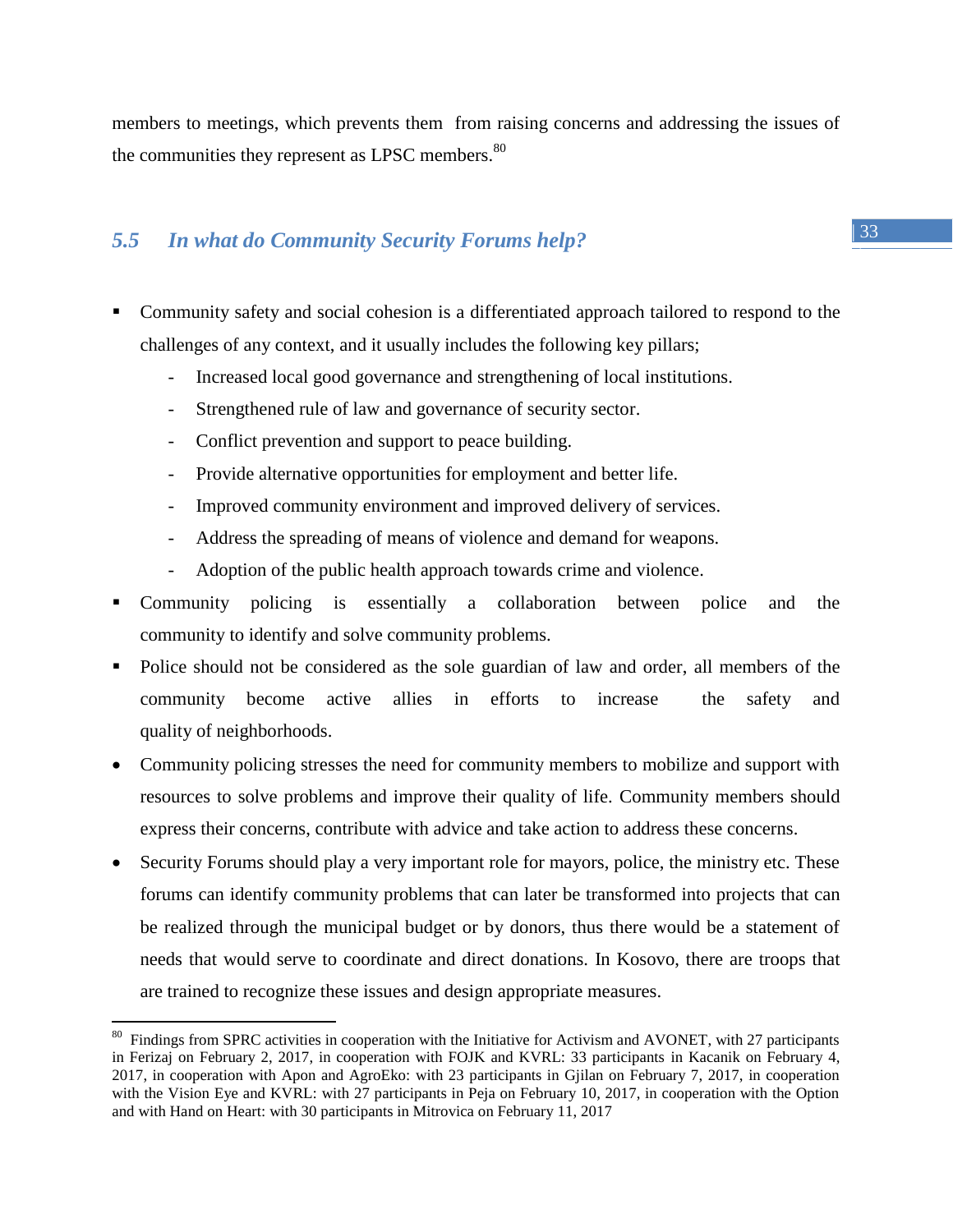# <span id="page-33-0"></span>**6. RECOMMENDATIONS**

#### **General Recommendation:**

Programs of prevention of violent radicalization and extremism should be based on local needs and specifications. Local actors should be maximally involved in designing the Local Initiatives and Action Plans to address this phenomenon. Each case, locality, municipality or region has its own distinct specifications, which should be reflected by the programmatic approach.

#### **Specific recommendations:**

To the Government of Kosovo:

- Organize direct communication policies and mechanisms with citizens and communities;
- Set as a budget priority the implementation of the Strategy for the Prevention of Violent Radicalization and Extremism that Lead to Terrorism 2015-2020 and Action Plan;
- Coordinate the activities of different actors at central and local levels to raise awareness and increase thematic capacities on extremism and violent radicalization;
- Cooperate with civil society organizations in municipalities, giving precedence to their knowledge related to community activities;

To the Assembly of Kosovo:

- Support the Government in providing budgetary capacities to central and local institutions and mechanisms for the implementation of the Strategy;
- Establish its active role in communication with municipalities, communities and citizens;

To the Islamic Community of Kosovo (ICK)

- Develop and begin to implement a comprehensive program to counter propaganda that aims at indoctrination of youth based on strict, non-alternative interpretations, of religious faith;
- Supervise the implementation of the correct form of lectures' curriculum in Kosovo mosques;

#### $| 34 |$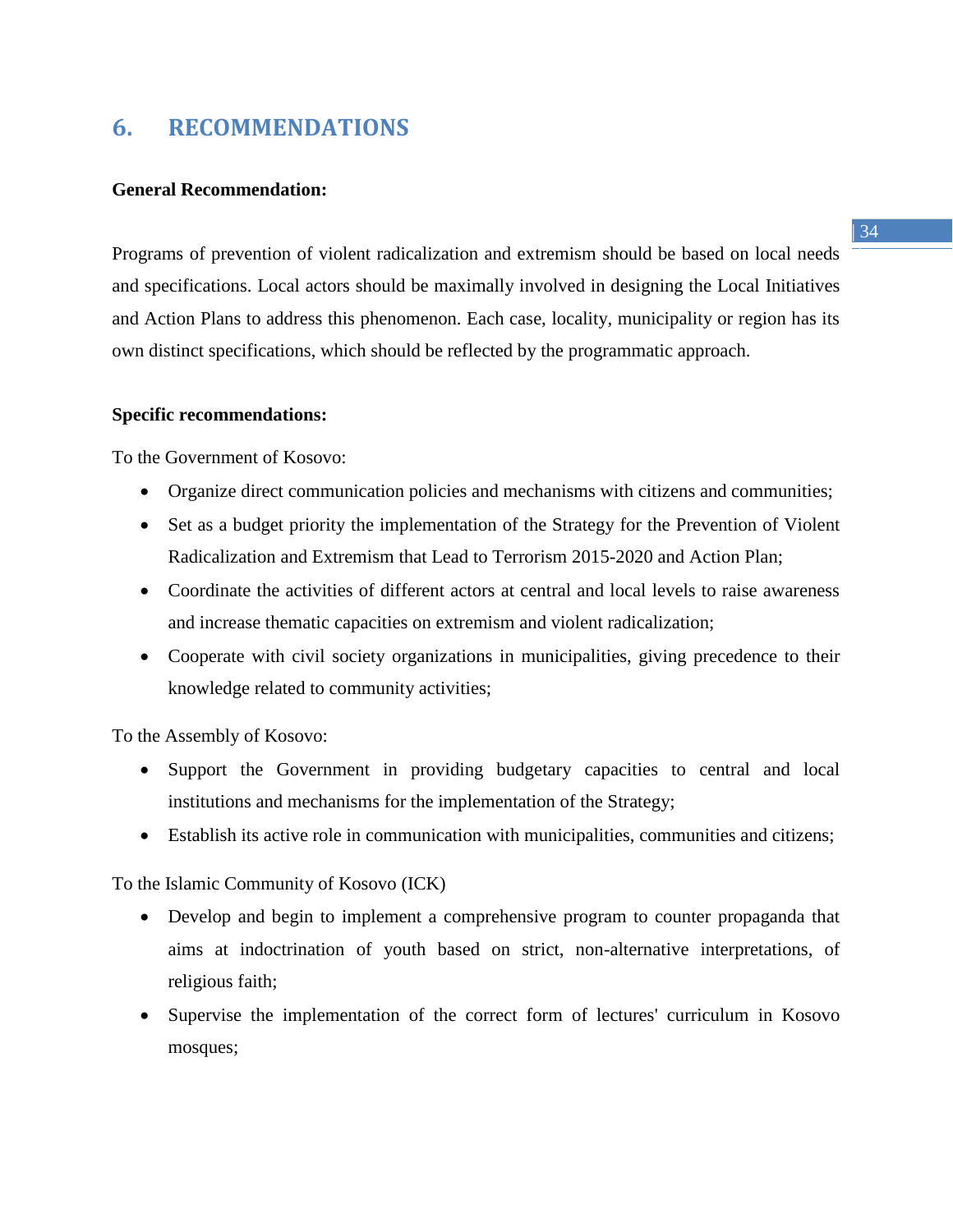• Increase engagement and communication with communities and citizens in advancing the promotion of national values and religious traditions in Kosovo;

To the Municipalities:

- Strengthen the role of the Community Security Forums and inclusion of citizens in  $\frac{35}{35}$ solving problems;
- Draft action plans for the prevention of violent radicalization and extremism;
- Enhance internal thematic and institutional capacities for effective treatment of this phenomenon;
- Increase cooperation and coordination with other institutional actors and nongovernmental organizations, including police, religious communities, media, community etc.

To the Civil Society and Media:

- Activities in the prevention of violent extremism and radicalization that reach the communities and citizens;
- Focus on localities, collaborate with the community and citizens;
- Increase the capacity for theoretical knowledge of the ideology of violent extremism and engage in advocacy programs.

To partners, foreign organizations and donors:

- Support local initiatives in preventing violent extremism, focusing on community initiatives;
- Support local activists through capacity strengthening, advancing opportunities for exchange of experiences from the commitments of local activists in different countries.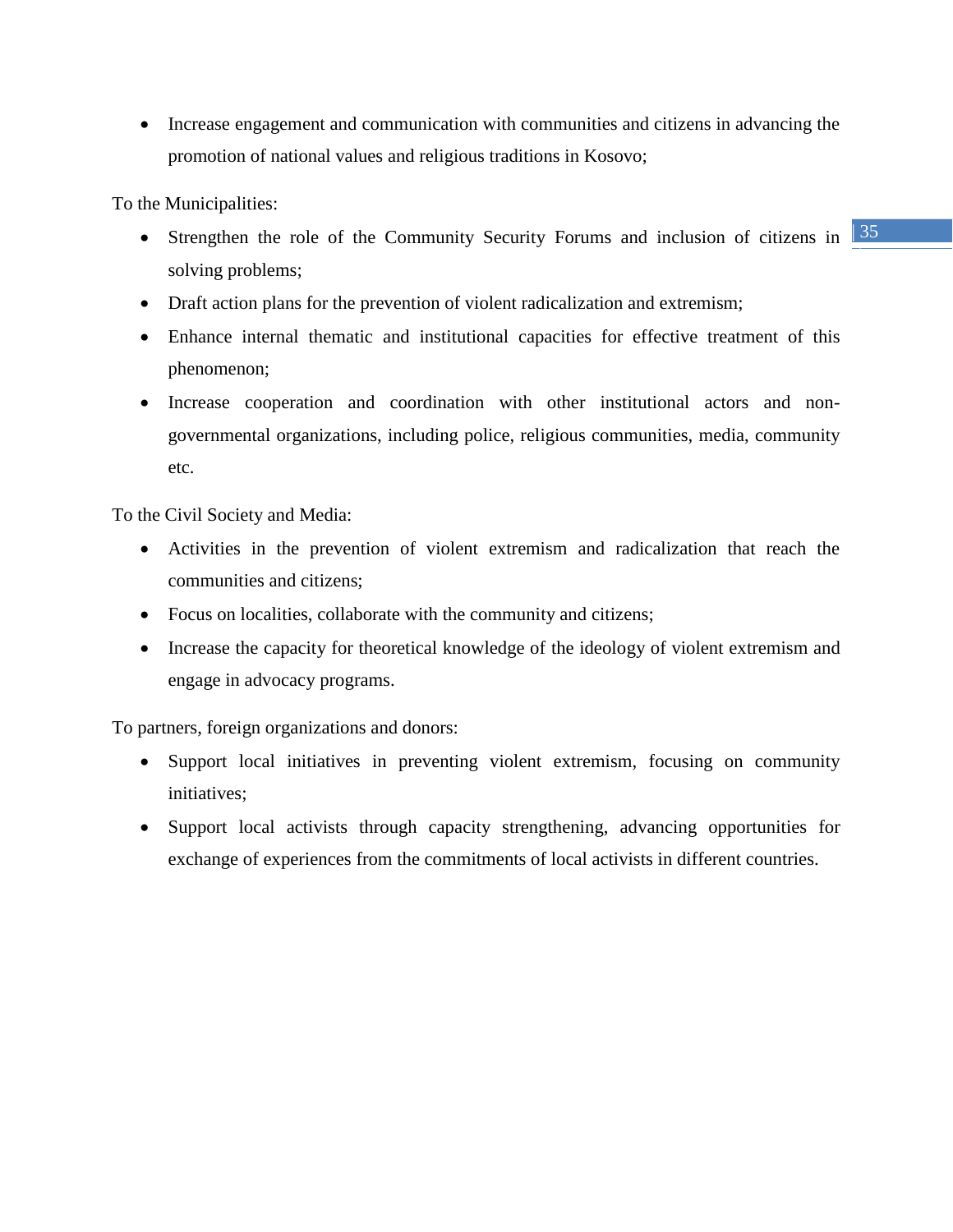# <span id="page-35-0"></span>**Bibliography**

Adrian Shtuni, Dynamics of Radicalization and Violent Extremism in Kosovo", USIP: Washington DC: 2016, https://www.usip.org/sites/default/files/SR397-Dynamics-of-Radicalization-and-Violent-Extremism-in-Kosovo.pdf

Brian Michael Jenkins, "Outside Experts View," preface to Daveed Gartenstein-Ross & Laura Grossman, Homegrown Terrorists in the U.S. and U.K.: An Empirical Examination of the Radicalization Process. Washington, DC: FDD's Center for Terrorism Research, 2009.

Cambridge Dictionary, http://dictionary.cambridge.org/dictionary/english/radical

Channel Guidance. https://www.gov.uk/government/uploads/system/uploads/attachment\_data/file/425189/Channel\_ Duty\_Guidance\_April\_2015.pdf

Department of Justice of the United States, International Assistance in Criminal Investigation Program, Training Action Teams for Community Safety 2012, leaflet on the program "Together for a safer community"

Department of Justice of the United States, International Criminal Investigative Training Assistance Program and OSCE Mission in Kosovo, Department of Public Safety "Action Teams for Community Safety - Impact Assessment", 2008.

Department of Justice of the United States, International Assistance in Criminal Investigation Program, Training Action Teams for Community Safety 2012, leaflet on the program "Together for a safer community"

Free Europe, http://www.evropaelire.org/a/28307012.html, Skernder Perteshi, QKSS, 13 shkurt 2017

Speech of US Ambassador to Kosovo, Greg Delawie, at the conference "Civil Society Engagement Against Violent Extremism", SPRC, Prishtina: February 28, 2017, https://xk.usembassy.gov/sq/civil-society-engagement-countering-violent-extremism-2/, last accessed on March 12, 2017, 18:00

Speech of Minister of Interior, Skender Hyseni, at the conference "Civil Society Engagement Against Violent Extremism", SPRC, Prishtina: February 28, 2017, http://mpb.rksgov.net/News.aspx?ID=905, last accessed on March 12, 2017 (16:00).

She speech of the Head Imam of the Islamic Community of Kosovo, Sabri Bajgora, at the conference "Civil Society Engagement Against Violent Extremism", SPRC, Prishtina: February 28, 2017.

 $| 36 |$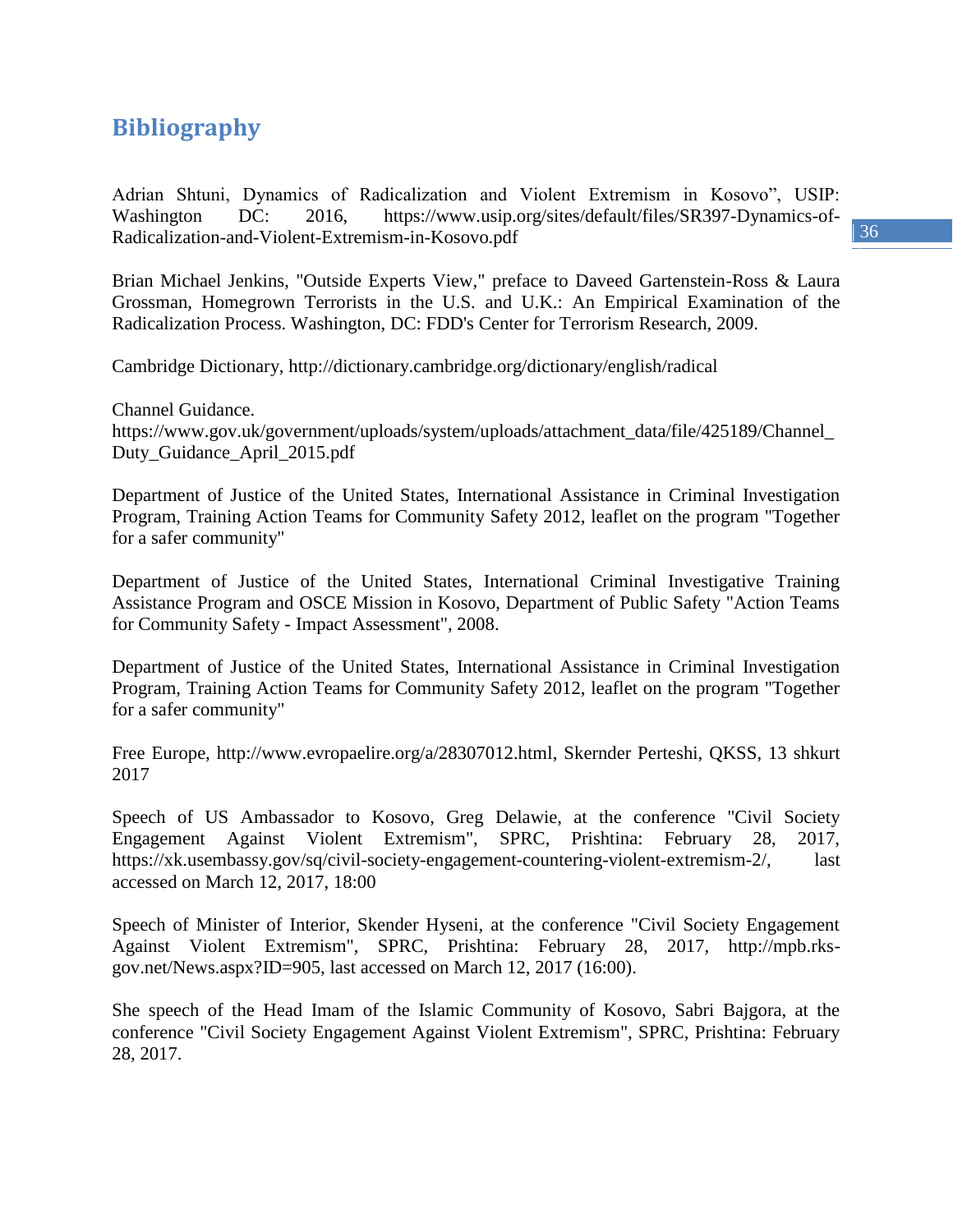She speech of the Head Imam of the Islamic Community of Kosovo, Sabri Bajgora, at the conference "Civil Society Engagement Against Violent Extremism", SPRC, Prishtina: February 28, 2017.

"Civil Society Engagement Against Violent Extremism", SPRC, Prishtina: February 28, 2017, 137 Speech of Minister of Education, Science and Technology, Arsim Bajrami, at the conference http://masht.rks-gov.net/article/ministri-bajrami-mori-pjese-ne-konferencen-angazhimi-ishoqerise-civile-kunder-ekstremizmit-te-dhunshem, last accessed on March 14, 2017 (14:30 pm)

Speech of Minister of Justice, Dhurata Hoxha, at the conference "Civil Society Engagement Against Violent Extremism", SPRC, Prishtina: February 28, 2017, http://md.rksgov.net/page.aspx?id=1,39,1691, last accessed on March 12, 2017 (17:30)

Gerta Zaimi, researcher at the Strategic Studies Center of the University of Florence,http://tesheshi.com/ekskluzive-flet-gerta-zaimi-eksperte-l-se-mesme-ceshte-isis-i-cpondodh-ne-siri-dhe-kush-i-coi-shqiptaret-atje/January 4, 2016, last accessed on March 5, 2017, 14:00

Personal interview with Dr. Gjon Culaj, Professor of International Relations, ISPE College, March 10, 2017

Personal interview with Gerta Zaimi, researcher at the Strategic Studies Center of the University of Florence, March 13, 2017.

Lecture of Prof. Dr. Xhabir Hamiti, Professor at the Faculty of Islamic Studies, during SPRC training activities with activists in municipalities, 2-11 February 2017.

Kosovo Police, Standard Operating Procedures for Local Public Safety Committees, March 9, 2011, Chapter V, Role and Responsibility of the LPSC, paragraph 1

Martha Crenshaw, "The Subjective Reality of the Terrorist: Ideological and Psychological Factors in Terrorism," in Robert O. Slater & Michael Stohl, eds., Current Perspectives in International Terrorism. Hampshire, UK: Macmillan, 1988, p. 59., as quoted in: http://www.dhra.mil/perserec/osg/terrorism/radicalization.htm

National Communication Association, Communication Currents, Volume 10 , Issue 2, Washington DC - April 2015, https://www.natcom.org/CommCurrentsArticle.aspx?id=6009

Prevent Strategy. https://www.gov.uk/government/uploads/system/uploads/attachment\_data/file/97976/preventstrategy-review.pdf

Capacity Building Program for Local Public Safety Committees and Public Safety, Public Safety and Order Department, OSCE Mission in Kosovo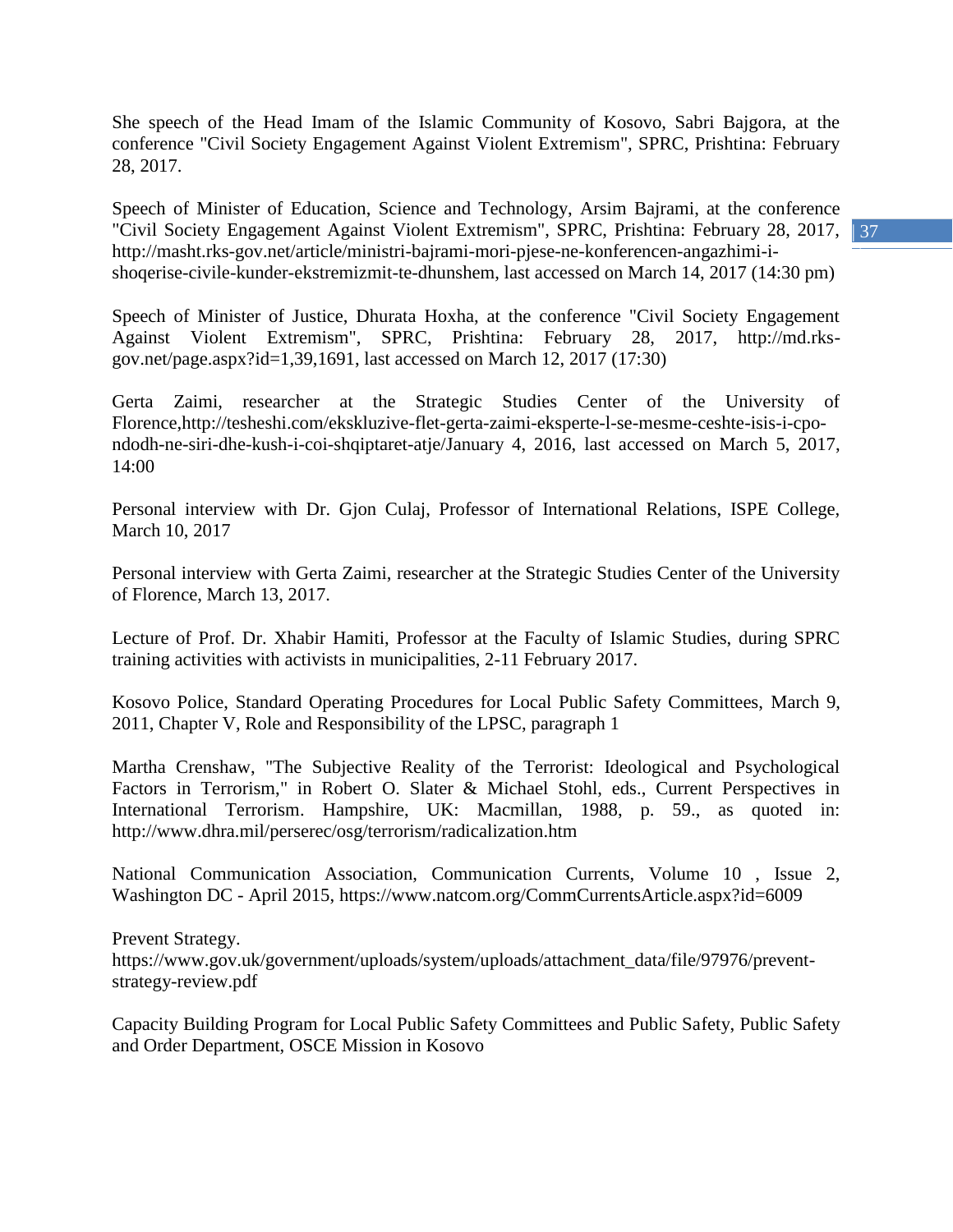Kosovar Center for Security Studies (KCSS), Report on Municipal Community Safety Councils, Evaluation and Supervision of Democratic Governance Mechanisms of Municipal Community Safety Council. Prishtina, 2010.

Randy Borum, "Understanding Terrorist Psychology," in Andrew Silke, ed. The Psychology of Counter-Terrorism. Oxon, UK: Routledge, 2010.

Republic of Kosovo, Strategy for the Prevention of Violent Extremism and Radicalization that Lead to Terrorism 2015-2020

UNMIK Regulation no. 2005/54 on the Framework and Guiding Principles of the Kosovo Police Service, December 20, 2005, http://www.unmikonline.org/regulations/unmikgazette/02english/E2005regs/RE2005\_54.pdf

National Strategy on Community Security and Action Plan 2011-2016, II.3 Mechanisms

U.S. DEPARTMENT OF DEFENSE - DEFENSE HUMAN RESOURCES ACTIVITY, http://www.dhra.mil/perserec/osg/terrorism/radicalization.htm

Administrative Instruction no. 08/2009 MIA - 02/2009 MLGA on Municipal Community Safety Councils

Administrative Instruction no. 27/2012 MIA - 03/2012 MLGA on Municipal Community Safety Councils

 Findings from SPRC activities in cooperation with the Initiative for Activism and AVONET, with 27 participants in Ferizaj on February 2, 2017, in cooperation with FOJK and KVRL: 33 participants in Kacanik on February 4, 2017, in cooperation with Apon and AgroEko: with 23 participants in Gjilan on February 7, 2017, in cooperation with the Vision Eye and KVRL: with 27 participants in Peja on February 10, 2017, in cooperation with the Option and with Hand on Heart: with 30 participants in Mitrovica on February 11, 2017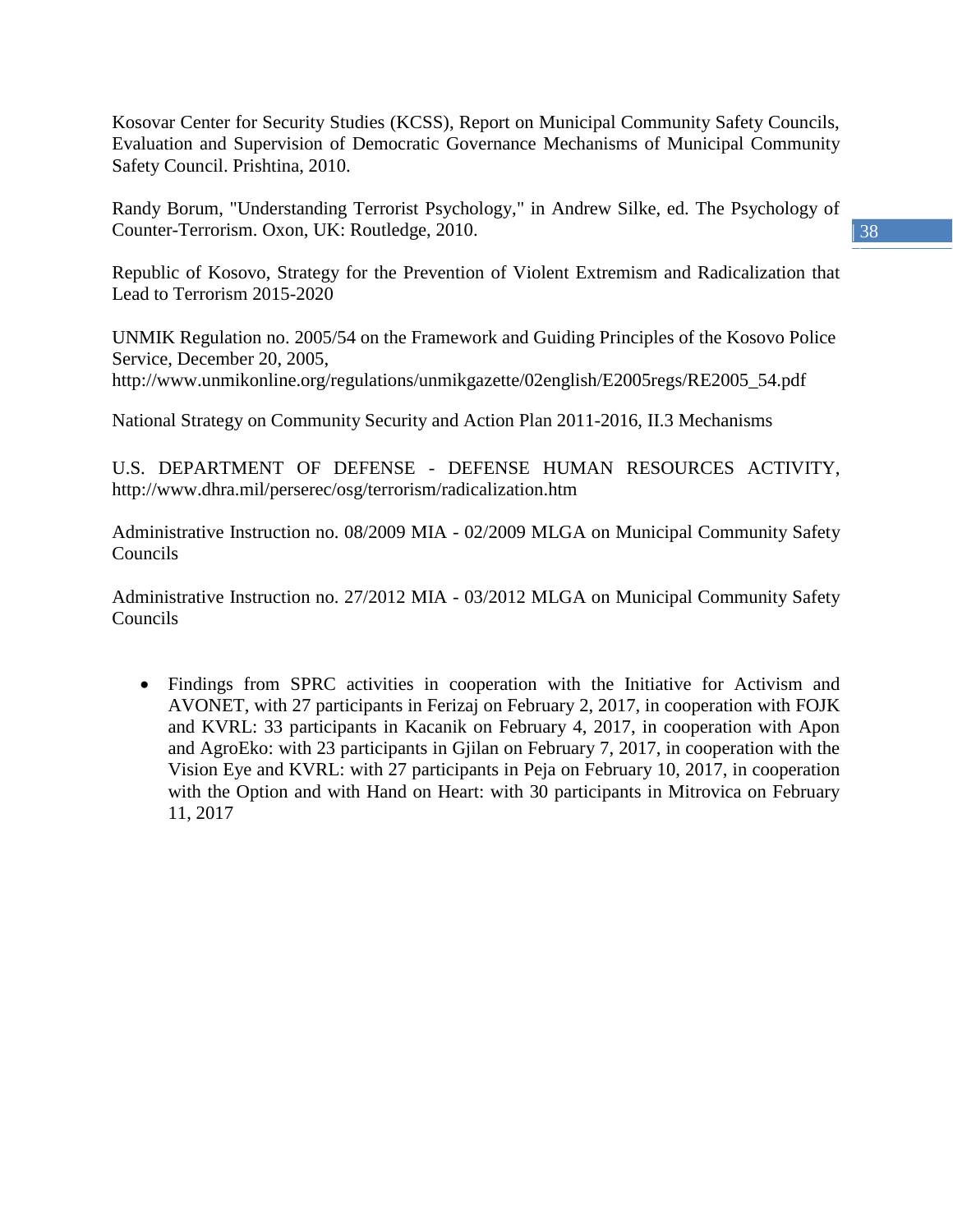Cataloging in Publication - **(CIP)** National Library of Kosovo "Pjetër Bogdani"

351.746.1(496.51-2)(048.8) 316.472(496.51-2)(048.8)

Ramadani, Burim

Influencing Factors on Radicalization and Violent Extremism: Lessons from Peja, Mitrovica, Gjilan, Ferizaj and Kacanik / Burim Ramadani Rifat Marmullaku. – Prishtina : Security Policy Research Center-SPRC, 2017. – 41 pp; 21 cm. – (Special Issue)

Bibliography: p. 37-39

1. Marmullaku, Rifat

**ISBN 978-9951-8949-0-6**

 $| 39 |$